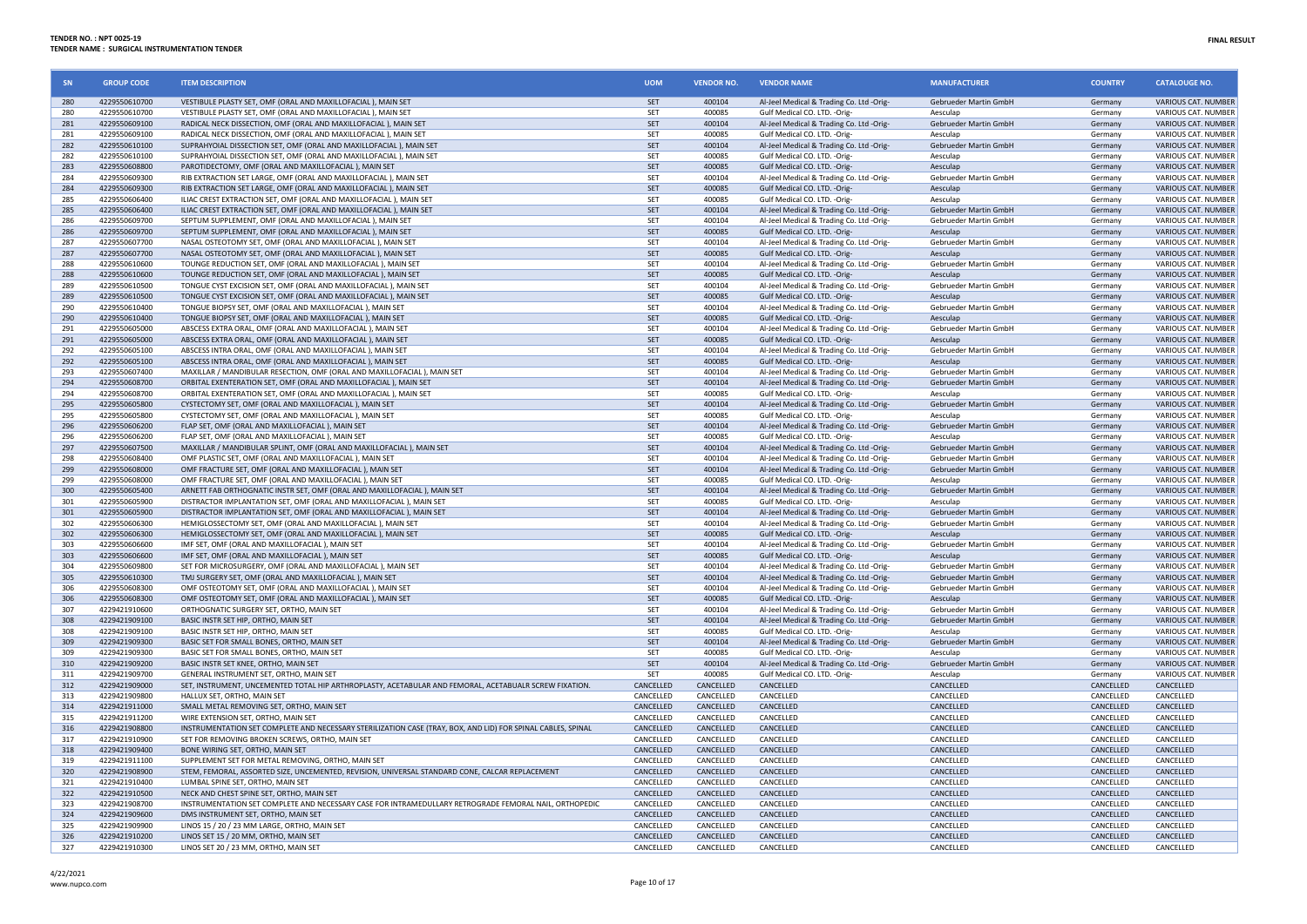| SN         | <b>GROUP CODE</b>              | <b>ITEM DESCRIPTION</b>                                                                                    | <b>UOM</b>              | <b>VENDOR NO.</b>   | <b>VENDOR NAME</b>                                                         | <b>MANUFACTURER</b>                                                 | <b>COUNTRY</b>                   | <b>CATALOUGE NO.</b>                       |
|------------|--------------------------------|------------------------------------------------------------------------------------------------------------|-------------------------|---------------------|----------------------------------------------------------------------------|---------------------------------------------------------------------|----------------------------------|--------------------------------------------|
| 328        | 4229421910000                  | LINOS 15 / 20 / 23 MM SMALL, ORTHO, MAIN SET                                                               | CANCELLED               | CANCELLED           | CANCELLED                                                                  | CANCELLED                                                           | CANCELLED                        | CANCELLED                                  |
| 329        | 4229421910100                  | LINOS INSTRUMENT SET 12 MM, ORTHO, MAIN SET                                                                | CANCELLED               | <b>CANCELLED</b>    | CANCELLED                                                                  | CANCELLED                                                           | CANCELLED                        | CANCELLED                                  |
| 330        | 4229421910800                  | RECOS ULNA SHORTENING SET, ORTHO, MAIN SET                                                                 | CANCELLED               | CANCELLED           | CANCELLED                                                                  | CANCELLED                                                           | CANCELLED                        | CANCELLED                                  |
| 331        | 4229421910700                  | RECOS RADIUS RECONSTRUCTION SET, ORTHO, MAIN SET                                                           | CANCELLED               | CANCELLED           | CANCELLED                                                                  | CANCELLED                                                           | CANCELLED                        | CANCELLED                                  |
| 332<br>333 | 4229421909500<br>4229420007000 | CAPFLEX PIP SET, ORTHO, MAIN SET<br>MAJOR BASIC PEDIATRIC SET, PEDIATRIC SURGERY, MAIN SET                 | <b>CANCELLED</b><br>SET | CANCELLED<br>400563 | CANCELLED<br>watan medical products factroies co-Orig-                     | <b>CANCELLED</b><br>WATAN MEDICAL PRODUCTS FACTORIES CO             | <b>CANCELLED</b><br>Saudi Arabia | <b>CANCELLED</b><br>VARIOUS CAT. NUMBER    |
| 333        | 4229420007000                  | MAJOR BASIC PEDIATRIC SET. PEDIATRIC SURGERY, MAIN SET                                                     | <b>SET</b>              | 400471              | Kafou Medical Company -Orig-                                               | <b>REDA INSTRUMENTS GMBH</b>                                        | Germany                          | <b>VARIOUS CAT, NUMBER</b>                 |
| 333        | 4229420007000                  | MAJOR BASIC PEDIATRIC SET. PEDIATRIC SURGERY, MAIN SET                                                     | SET                     | 400104              | Al-Jeel Medical & Trading Co. Ltd -Orig-                                   | Gebrueder Martin GmbH                                               | Germany                          | VARIOUS CAT. NUMBER                        |
| 333        | 4229420007000                  | MAJOR BASIC PEDIATRIC SET, PEDIATRIC SURGERY, MAIN SET                                                     | SET                     | 400085              | Gulf Medical CO. LTD. - Orig-                                              | Aesculan                                                            | <b>Germany</b>                   | VARIOUS CAT. NUMBER                        |
| 334        | 4229420006900                  | MAJOR BASIC NEWBORN SET, PEDIATRIC SURGERY, MAIN SET                                                       | SET                     | 400471              | Kafou Medical Company -Orig-                                               | REDA INSTRUMENTS GMBH                                               | Germany                          | VARIOUS CAT. NUMBER                        |
| 334        | 4229420006900                  | MAJOR BASIC NEWBORN SET, PEDIATRIC SURGERY, MAIN SET                                                       | SET                     | 400104              | Al-Jeel Medical & Trading Co. Ltd -Orig-                                   | Gebrueder Martin GmbH                                               | Germany                          | VARIOUS CAT. NUMBER                        |
| 334        | 4229420006900                  | MAJOR BASIC NEWBORN SET, PEDIATRIC SURGERY, MAIN SET                                                       | SET                     | 400085              | Gulf Medical CO. LTD. - Orig-                                              | Aesculap                                                            | Germany                          | VARIOUS CAT. NUMBER                        |
| 335        | 4229420007200                  | SUPPLEMENT GASTRO INSTESTINAL, PEDIATRIC SURGERY, MAIN SET                                                 | SET                     | 400563              | watan medical products factroies co -Orig-                                 | WATAN MEDICAL PRODUCTS FACTORIES CO                                 | Saudi Arabia                     | <b>VARIOUS CAT, NUMBER</b>                 |
| 335        | 4229420007200                  | SUPPLEMENT GASTRO INSTESTINAL, PEDIATRIC SURGERY, MAIN SET                                                 | SET                     | 400104              | Al-Jeel Medical & Trading Co. Ltd -Orig-                                   | Gebrueder Martin GmbH                                               | Germany                          | VARIOUS CAT. NUMBER                        |
| 335        | 4229420007200                  | SUPPLEMENT GASTRO INSTESTINAL, PEDIATRIC SURGERY, MAIN SET                                                 | SET                     | 400471              | Kafou Medical Company -Orig-                                               | REDA INSTRUMENTS GMBH                                               | Germany                          | VARIOUS CAT. NUMBER                        |
| 335        | 4229420007200                  | SUPPLEMENT GASTRO INSTESTINAL, PEDIATRIC SURGERY, MAIN SET                                                 | <b>SET</b>              | 400085              | Gulf Medical CO. LTD. - Orig-                                              | Aesculan                                                            | Germany                          | VARIOUS CAT. NUMBER                        |
| 336        | 4229420007500                  | SUPPLEMENT VASCULAR SURGERY, PEDIATRIC SURGERY, MAIN SET                                                   | SET                     | 400471              | Kafou Medical Company -Orig-                                               | <b>REDA INSTRUMENTS GMBH</b>                                        | Germany                          | VARIOUS CAT. NUMBER                        |
| 336        | 4229420007500                  | SUPPLEMENT VASCULAR SURGERY, PEDIATRIC SURGERY, MAIN SET                                                   | SET                     | 400104              | Al-Jeel Medical & Trading Co. Ltd -Orig-                                   | Gebrueder Martin GmbH                                               | Germany                          | VARIOUS CAT. NUMBER                        |
| 336        | 4229420007500                  | SUPPLEMENT VASCULAR SURGERY, PEDIATRIC SURGERY, MAIN SET                                                   | SET                     | 400085              | Gulf Medical CO. LTD. - Orig-                                              | Aesculap                                                            | Germany                          | VARIOUS CAT. NUMBER                        |
| 337        | 4229420006200                  | ANAL RETRACTOR SET, PEDIATRIC SURGERY, MAIN SET                                                            | SET                     | 400085              | Gulf Medical CO. LTD. - Orig-                                              | Aesculap                                                            | Germany                          | VARIOUS CAT. NUMBER                        |
| 337        | 4229420006200                  | ANAL RETRACTOR SET, PEDIATRIC SURGERY, MAIN SET                                                            | <b>SET</b>              | 400104              | Al-Jeel Medical & Trading Co. Ltd -Orig-                                   | Gebrueder Martin GmbH                                               | Germany                          | VARIOUS CAT. NUMBER                        |
| 337        | 4229420006200                  | ANAL RETRACTOR SET, PEDIATRIC SURGERY, MAIN SET                                                            | SFT                     | 400471              | Kafou Medical Company -Orig-                                               | <b>REDA INSTRUMENTS GMBH</b>                                        | Germany                          | VARIOUS CAT. NUMBER                        |
| 338        | 4229420007300                  | SUPPLEMENT THORACOTOMY, PEDIATRIC SURGERY, MAIN SET                                                        | SET                     | 400471              | Kafou Medical Company -Orig-                                               | REDA INSTRUMENTS GMBH<br>Aesculan                                   | Germany<br>Germany               | VARIOUS CAT. NUMBER                        |
| 338<br>338 | 4229420007300<br>4229420007300 | SUPPLEMENT THORACOTOMY, PEDIATRIC SURGERY, MAIN SET<br>SUPPLEMENT THORACOTOMY, PEDIATRIC SURGERY, MAIN SET | SET<br>SET              | 400085<br>400104    | Gulf Medical CO. LTD. - Orig-                                              | Gebrueder Martin GmbH                                               |                                  | VARIOUS CAT. NUMBER<br>VARIOUS CAT. NUMBER |
|            |                                |                                                                                                            |                         |                     | Al-Jeel Medical & Trading Co. Ltd -Orig-                                   |                                                                     | Germany                          |                                            |
| 339<br>339 | 4229420006600                  | HERNIA / APPENDIX SET. PEDIATRIC SURGERY, MAIN SET                                                         | SET<br>SET              | 400563<br>400471    | watan medical products factroies co -Orig-                                 | WATAN MEDICAL PRODUCTS FACTORIES CO<br><b>REDA INSTRUMENTS GMBH</b> | Saudi Arabia                     | VARIOUS CAT. NUMBER                        |
| 339        | 4229420006600<br>4229420006600 | HERNIA / APPENDIX SET, PEDIATRIC SURGERY, MAIN SET<br>HERNIA / APPENDIX SET, PEDIATRIC SURGERY, MAIN SET   | SET                     | 400104              | Kafou Medical Company -Orig-                                               | Gebrueder Martin GmbH                                               | Germany<br>Germany               | VARIOUS CAT. NUMBER<br>VARIOUS CAT. NUMBER |
| 339        | 4229420006600                  | HERNIA / APPENDIX SET, PEDIATRIC SURGERY, MAIN SET                                                         | SET                     | 400085              | Al-Jeel Medical & Trading Co. Ltd -Orig-<br>Gulf Medical CO. LTD. - Orig-  | Aesculap                                                            | Germany                          | VARIOUS CAT. NUMBER                        |
| 340        | 4229420007700                  | THYROIDECTOMY SET, PEDIATRIC SURGERY, MAIN SET                                                             | SET                     | 400471              | Kafou Medical Company -Orig-                                               | REDA INSTRUMENTS GMBH                                               | Germany                          | VARIOUS CAT. NUMBER                        |
| 340        | 4229420007700                  | THYROIDECTOMY SET, PEDIATRIC SURGERY, MAIN SET                                                             | SET                     | 400104              | Al-Jeel Medical & Trading Co. Ltd -Orig-                                   | Gebrueder Martin GmbH                                               | Germany                          | VARIOUS CAT. NUMBER                        |
| 341        | 4229420006800                  | LAPAROTOMY SET. PEDIATRIC SURGERY, MAIN SET                                                                | <b>SET</b>              | 400471              | Kafou Medical Company -Orig-                                               | <b>REDA INSTRUMENTS GMBH</b>                                        | Germany                          | VARIOUS CAT. NUMBER                        |
| 341        | 4229420006800                  | LAPAROTOMY SET, PEDIATRIC SURGERY, MAIN SET                                                                | SET                     | 400104              | Al-Jeel Medical & Trading Co. Ltd -Orig-                                   | Gebrueder Martin GmbH                                               | Germany                          | VARIOUS CAT. NUMBER                        |
| 341        | 4229420006800                  | LAPAROTOMY SET, PEDIATRIC SURGERY, MAIN SET                                                                | SET                     | 400085              | Gulf Medical CO. LTD. - Orig-                                              | Aesculap                                                            | Germany                          | VARIOUS CAT. NUMBER                        |
| 342        | 4229420008000                  | TRAUMA SET CHILDREN, PEDIATRIC SURGERY, MAIN SET                                                           | SET                     | 400563              | watan medical products factroies co -Orig-                                 | WATAN MEDICAL PRODUCTS FACTORIES CO                                 | Saudi Arabia                     | VARIOUS CAT. NUMBER                        |
| 342        | 4229420008000                  | TRAUMA SET CHILDREN, PEDIATRIC SURGERY, MAIN SET                                                           | SET                     | 400471              | Kafou Medical Company -Orig-                                               | REDA INSTRUMENTS GMBH                                               | Germany                          | VARIOUS CAT. NUMBER                        |
| 343        | 4229420007100                  | PHIMOSIS SET, PEDIATRIC SURGERY, MAIN SET                                                                  | SET                     | 400563              | watan medical products factroies co -Orig-                                 | WATAN MEDICAL PRODUCTS FACTORIES CO                                 | Saudi Arabia                     | VARIOUS CAT. NUMBER                        |
| 343        | 4229420007100                  | PHIMOSIS SET, PEDIATRIC SURGERY, MAIN SET                                                                  | SET                     | 400471              | Kafou Medical Company -Orig-                                               | REDA INSTRUMENTS GMBH                                               | Germany                          | VARIOUS CAT. NUMBER                        |
| 343        | 4229420007100                  | PHIMOSIS SET, PEDIATRIC SURGERY, MAIN SET                                                                  | SET                     | 400085              | Gulf Medical CO. LTD. - Orig-                                              | Aesculap                                                            | Germany                          | <b>VARIOUS CAT. NUMBER</b>                 |
| 344        | 4229420006300                  | BLADDER SET, PEDIATRIC SURGERY, MAIN SET                                                                   | SET                     | 400563              | watan medical products factroies co -Orig-                                 | WATAN MEDICAL PRODUCTS FACTORIES CO                                 | Saudi Arabia                     | VARIOUS CAT. NUMBER                        |
| 344        | 4229420006300                  | BLADDER SET, PEDIATRIC SURGERY, MAIN SET                                                                   | SET                     | 400471              | Kafou Medical Company -Orig-                                               | REDA INSTRUMENTS GMBH                                               | Germany                          | VARIOUS CAT. NUMBER                        |
| 344        | 4229420006300                  | BLADDER SET, PEDIATRIC SURGERY, MAIN SET                                                                   | SET                     | 400104              | Al-Jeel Medical & Trading Co. Ltd -Orig-                                   | Gebrueder Martin GmbH                                               | Germany                          | <b>VARIOUS CAT, NUMBER</b>                 |
| 345        | 4229420006700                  | KIDNEY SET. PEDIATRIC SURGERY, MAIN SET                                                                    | SET                     | 400471              | Kafou Medical Company -Orig-                                               | <b>REDA INSTRUMENTS GMBH</b>                                        | Germany                          | <b>VARIOUS CAT, NUMBER</b>                 |
| 345        | 4229420006700                  | KIDNEY SET, PEDIATRIC SURGERY, MAIN SET                                                                    | SET                     | 400104              | Al-Jeel Medical & Trading Co. Ltd -Orig-                                   | Gebrueder Martin GmbH                                               | Germany                          | VARIOUS CAT. NUMBER                        |
| 345        | 4229420006700                  | KIDNEY SET, PEDIATRIC SURGERY, MAIN SET                                                                    | SET                     | 400085              | Gulf Medical CO. LTD. - Orig-                                              | Aesculap                                                            | Germany                          | VARIOUS CAT. NUMBER                        |
| 346        | 4229420007600                  | THORACOTOMY (LUNG) SET, PEDIATRIC SURGERY, MAIN SET                                                        | SET                     | 400471              | Kafou Medical Company -Orig-                                               | REDA INSTRUMENTS GMBH                                               | Germany                          | VARIOUS CAT. NUMBER                        |
| 346        | 4229420007600                  | THORACOTOMY (LUNG) SET, PEDIATRIC SURGERY, MAIN SET                                                        | SET                     | 400104              | Al-Jeel Medical & Trading Co. Ltd -Orig-                                   | Gebrueder Martin GmbH                                               | Germany                          | VARIOUS CAT. NUMBER                        |
| 346        | 4229420007600                  | THORACOTOMY (LUNG) SET, PEDIATRIC SURGERY, MAIN SET                                                        | <b>SET</b>              | 400085              | Gulf Medical CO. LTD. - Orig-                                              | Aesculan                                                            | Germany                          | VARIOUS CAT. NUMBER                        |
| 347        | 4229420007400                  | SUPPLEMENT VASCULAR CLAMPS, PEDIATRIC SURGERY, MAIN SET                                                    | SET                     | 400104              | Al-Jeel Medical & Trading Co. Ltd -Orig-                                   | Gebrueder Martin GmbH                                               | Germany                          | <b>VARIOUS CAT. NUMBER</b>                 |
| 347        | 4229420007400                  | SUPPLEMENT VASCULAR CLAMPS, PEDIATRIC SURGERY, MAIN SET                                                    | SET                     | 400197              | Almarfa Medical -Orig                                                      | INTEGRA/GEISTER                                                     | Germany                          | VARIOUS CAT. NUMBER                        |
| 347        | 4229420007400                  | SUPPLEMENT VASCULAR CLAMPS, PEDIATRIC SURGERY, MAIN SET                                                    | SET                     | 400471              | Kafou Medical Company -Orig-                                               | REDA INSTRUMENTS GMBH                                               | Germany                          | VARIOUS CAT. NUMBER                        |
| 348        | 4229420008100                  | VAGINAL SPECULA SET, PEDIATRIC SURGERY, MAIN SET                                                           | SET                     | 400563              | watan medical products factroies co -Orig-                                 | WATAN MEDICAL PRODUCTS FACTORIES CO                                 | Saudi Arabia                     | VARIOUS CAT. NUMBER                        |
| 348        | 4229420008100                  | VAGINAL SPECULA SET, PEDIATRIC SURGERY, MAIN SET                                                           | SET                     | 400104              | Al-Jeel Medical & Trading Co. Ltd -Orig-                                   | Gebrueder Martin GmbH                                               | Germany                          | VARIOUS CAT. NUMBER                        |
| 348        | 4229420008100                  | VAGINAL SPECULA SET. PEDIATRIC SURGERY, MAIN SET                                                           | SET<br><b>SFT</b>       | 400085              | Gulf Medical CO. LTD. - Orig-                                              | Aesculap                                                            | Germany                          | <b>VARIOUS CAT, NUMBER</b>                 |
| 349<br>349 | 4229420006500<br>4229420006500 | CUT DOWN SET PEDIATRIC, PEDIATRIC SURGERY, MAIN SET<br>CUT DOWN SET PEDIATRIC, PEDIATRIC SURGERY, MAIN SET | SET                     | 400563<br>400471    | watan medical products factroies co -Orig-<br>Kafou Medical Company -Orig- | WATAN MEDICAL PRODUCTS FACTORIES CO<br>REDA INSTRUMENTS GMBH        | Saudi Arabia<br>Germany          | VARIOUS CAT. NUMBER<br>VARIOUS CAT. NUMBER |
| 349        | 4229420006500                  | CUT DOWN SET PEDIATRIC, PEDIATRIC SURGERY, MAIN SET                                                        | <b>SET</b>              | 400085              | Gulf Medical CO. LTD. - Orig-                                              | Aesculan                                                            | Germany                          | <b>VARIOUS CAT, NUMBER</b>                 |
| 350        | 4229420006400                  | CUT DOWN SET NEWBORN, PEDIATRIC SURGERY, MAIN SET                                                          | SET                     | 400563              |                                                                            | WATAN MEDICAL PRODUCTS FACTORIES CO                                 |                                  | VARIOUS CAT. NUMBER                        |
| 350        | 4229420006400                  | CUT DOWN SET NEWBORN, PEDIATRIC SURGERY, MAIN SET                                                          | SET                     | 400471              | watan medical products factroies co -Orig-<br>Kafou Medical Company -Orig- | <b>REDA INSTRUMENTS GMBH</b>                                        | Saudi Arabia<br>Germany          | <b>VARIOUS CAT, NUMBER</b>                 |
| 350        | 4229420006400                  | CUT DOWN SET NEWBORN, PEDIATRIC SURGERY, MAIN SET                                                          | SET                     | 400104              | Al-Jeel Medical & Trading Co. Ltd -Orig-                                   | Gebrueder Martin GmbH                                               | Germany                          | VARIOUS CAT. NUMBER                        |
| 351        | 4229420007900                  | TRACHEOTOMY SET PEDIATRIC, PEDIATRIC SURGERY, MAIN SET                                                     | SET                     | 400471              | Kafou Medical Company -Orig-                                               | <b>REDA INSTRUMENTS GMBH</b>                                        | Germany                          | VARIOUS CAT. NUMBER                        |
| 351        | 4229420007900                  | TRACHEOTOMY SET PEDIATRIC, PEDIATRIC SURGERY, MAIN SET                                                     | SFT                     | 400085              | Gulf Medical CO. LTD. - Orig-                                              | Aesculan                                                            | Germany                          | VARIOUS CAT. NUMBER                        |
| 352        | 4229420007800                  | TRACHEOTOMY SET NEWBORN, PEDIATRIC SURGERY, MAIN SET                                                       | SET                     | 400471              | Kafou Medical Company -Orig-                                               | REDA INSTRUMENTS GMBH                                               | Germany                          | VARIOUS CAT. NUMBER                        |
| 352        | 4229420007800                  | TRACHEOTOMY SET NEWBORN, PEDIATRIC SURGERY, MAIN SET                                                       | SET                     | 400085              | Gulf Medical CO. LTD. - Orig-                                              | Aesculan                                                            | Germany                          | VARIOUS CAT. NUMBER                        |
| 352        | 4229420007800                  | TRACHEOTOMY SET NEWBORN, PEDIATRIC SURGERY, MAIN SET                                                       | SET                     | 400104              | Al-Jeel Medical & Trading Co. Ltd -Orig-                                   | <b>Gebrueder Martin GmbH</b>                                        | Germany                          | VARIOUS CAT. NUMBER                        |
| 353        | 4229420009000                  | KIDNEY TRANSPLANTATION INSTRUMENT SET, TRANSPLANT, MAIN SET                                                | SFT                     | 400104              | Al-Jeel Medical & Trading Co. Ltd -Orig-                                   | Gebrueder Martin GmbH                                               | Germany                          | <b>VARIOUS CAT, NUMBER</b>                 |
| 353        | 4229420009000                  | KIDNEY TRANSPLANTATION INSTRUMENT SET, TRANSPLANT, MAIN SET                                                | SET                     | 400085              | Gulf Medical CO. LTD. - Orig-                                              | Aesculap                                                            | Germany                          | <b>VARIOUS CAT, NUMBER</b>                 |
| 353        | 4229420009000                  | KIDNEY TRANSPLANTATION INSTRUMENT SET, TRANSPLANT, MAIN SET                                                | SET                     | 400197              | Almarfa Medical -Orig-                                                     | INTEGRA/GEISTER                                                     | Germany                          | VARIOUS CAT. NUMBER                        |
| 354        | 4229420008900                  | KIDNEY TRANSPLANTATION HF SURGERY SET, TRANSPLANT, MAIN SET                                                | CANCELLED               | CANCELLED           | CANCELLED                                                                  | CANCELLED                                                           | CANCELLED                        | CANCELLED                                  |
| 355        | 4229420009200                  | LIVER TRANSPLANTATION INSTRUMENT SET, TRANSPLANT, MAIN SET                                                 | SFT                     | 400104              | Al-Jeel Medical & Trading Co. Ltd -Orig-                                   | Gebrueder Martin GmbH                                               | Germany                          | VARIOUS CAT. NUMBER                        |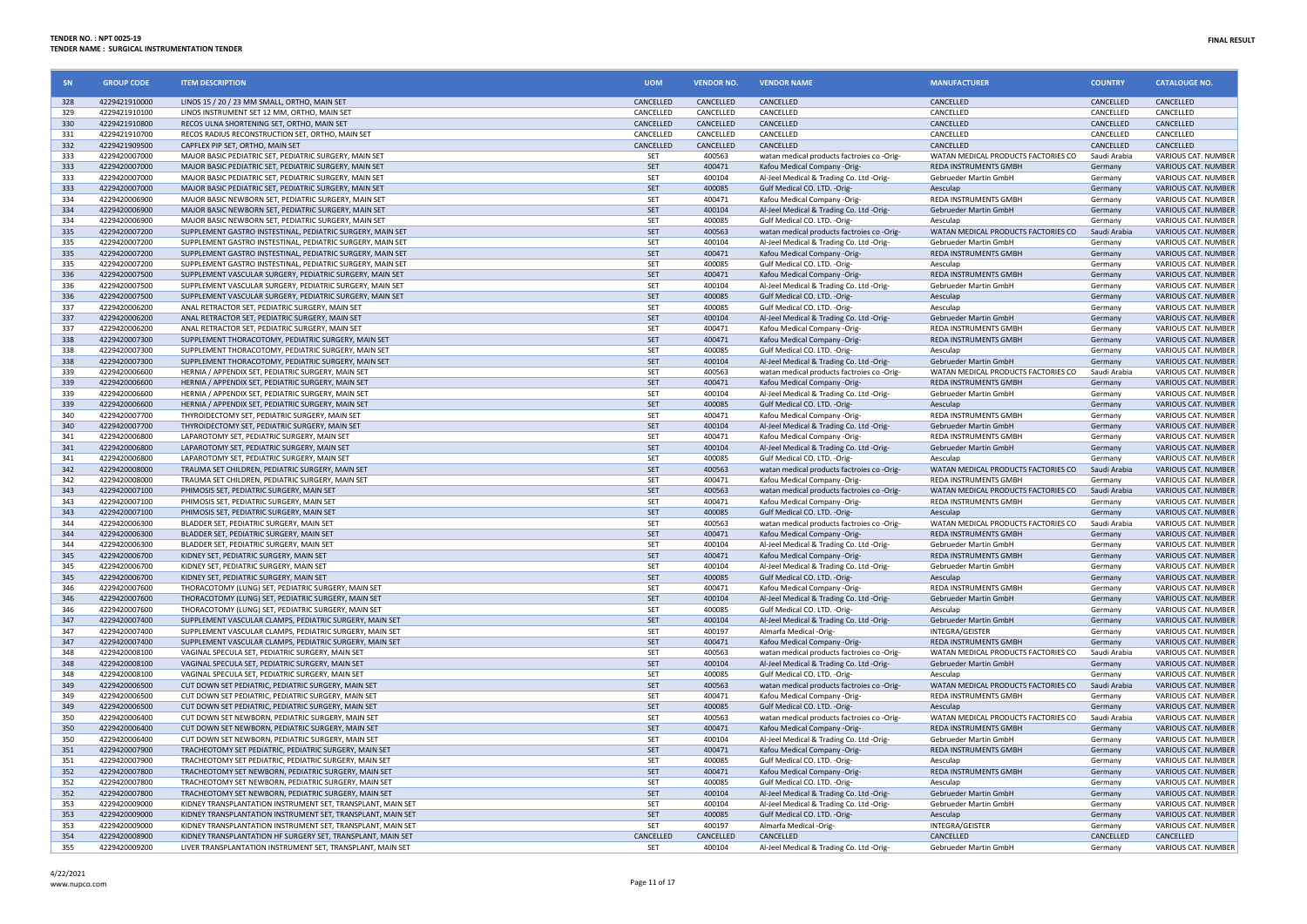| SN         | <b>GROUP CODE</b>              | <b>ITEM DESCRIPTION</b>                                                                             | <b>UOM</b> | <b>VENDOR NO.</b> | <b>VENDOR NAME</b>                                                                     | <b>MANUFACTURER</b>                             | <b>COUNTRY</b>          | <b>CATALOUGE NO.</b>                              |
|------------|--------------------------------|-----------------------------------------------------------------------------------------------------|------------|-------------------|----------------------------------------------------------------------------------------|-------------------------------------------------|-------------------------|---------------------------------------------------|
| 356        | 4229420009100                  | LIVER TRANSPLANTATION HF SURGERY SET, TRANSPLANT, MAIN SET                                          | CANCELLED  | CANCELLED         | CANCELLED                                                                              | CANCELLED                                       | CANCELLED               | CANCELLED                                         |
| 357        | 4229420008600                  | HEART TRANSPL HLM SFT. TRANSPLANT, MAIN SFT                                                         | <b>SET</b> | 400197            | Almarfa Medical -Orig                                                                  | INTEGRA/GEISTER                                 | Germany                 | VARIOUS CAT. NUMBER                               |
| 358        | 4229420008700                  | HEART TRANSPL PREPARATION OF ORGAN, TRANSPLANT, MAIN SET                                            | <b>SET</b> | 400104            | Al-Jeel Medical & Trading Co. Ltd -Orig-                                               | Gebrueder Martin GmbH                           | Germany                 | <b>VARIOUS CAT. NUMBER</b>                        |
| 358        | 4229420008700                  | HEART TRANSPL PREPARATION OF ORGAN, TRANSPLANT, MAIN SET                                            | SET        | 400085            | Gulf Medical CO. LTD. - Orig-                                                          | Aesculap                                        | Germany                 | VARIOUS CAT. NUMBER                               |
| 359        | 4229420008800                  | HEART TRANSPL RETRACTOR, TRANSPLANT, MAIN SET                                                       | <b>SET</b> | 400104            | Al-Jeel Medical & Trading Co. Ltd -Orig-                                               | Gebrueder Martin GmbH                           | Germany                 | <b>VARIOUS CAT. NUMBER</b>                        |
| 359        | 4229420008800                  | HEART TRANSPL RETRACTOR, TRANSPLANT, MAIN SET                                                       | SET        | 400085            | Gulf Medical CO. LTD. - Orig-                                                          | Aesculap                                        | Germany                 | VARIOUS CAT. NUMBEI                               |
| 360        | 4229420008500                  | HEART TRANSPL HF SURGERY SET, TRANSPLANT, MAIN SET                                                  | SET        | 400104            | Al-Jeel Medical & Trading Co. Ltd -Orig                                                | <b>Gebrueder Martin GmbH</b>                    | Germany                 | VARIOUS CAT. NUMBER                               |
| 361        | 4229420008200                  | HEART TRANSPL BASIC INSTR SETCHILDREN, TRANSPLANT, MAIN SET                                         | SET        | 400104            | Al-Jeel Medical & Trading Co. Ltd -Orig-                                               | <b>Gebrueder Martin GmbH</b>                    | Germany                 | VARIOUS CAT. NUMBER                               |
| 362        | 4229420008300                  | HEART TRANSPL EXTENSION SET BABY, TRANSPLANT, MAIN SET                                              | SET        | 400104            | Al-Jeel Medical & Trading Co. Ltd -Orig-                                               | Gebrueder Martin GmbH                           | Germany                 | <b>VARIOUS CAT. NUMBER</b>                        |
| 362        | 4229420008300                  | HEART TRANSPL EXTENSION SET BABY. TRANSPLANT, MAIN SET                                              | SET        | 400197            | Almarfa Medical -Orig                                                                  | INTEGRA/GEISTER                                 | Germany                 | VARIOUS CAT. NUMBER                               |
| 363        | 4229420008400                  | HEART TRANSPL HF SURGERY SET CHILDREN, TRANSPLANT, MAIN SET                                         | SET        | 400104            | Al-Jeel Medical & Trading Co. Ltd -Orig-                                               | Gebrueder Martin GmbH                           | Germany                 | <b>VARIOUS CAT, NUMBER</b>                        |
| 364        | 4229420004100                  | MAJOR BASIC SET GENERAL SURGERY, EMERGENCY SET, MAIN SET                                            | CANCELLED  | CANCELLED         | CANCELLED                                                                              | CANCELLED                                       | CANCELLED               | CANCELLED                                         |
| 365        | 4229420004300                  | SUPPLEMENT GASTRO INTESTINAL, EMERGENCY SET, MAIN SET                                               | <b>SET</b> | 400563            | watan medical products factroies co -Orig-                                             | WATAN MEDICAL PRODUCTS FACTORIES CO             | Saudi Arabia            | VARIOUS CAT. NUMBER                               |
| 365        | 4229420004300                  | SUPPLEMENT GASTRO INTESTINAL, EMERGENCY SET, MAIN SET                                               | SET        | 400471            | Kafou Medical Company -Orig-                                                           | REDA INSTRUMENTS GMBH                           | Germany                 | VARIOUS CAT. NUMBER                               |
| 365        | 4229420004300                  | SUPPLEMENT GASTRO INTESTINAL, EMERGENCY SET, MAIN SET                                               | SET        | 400104            | Al-Jeel Medical & Trading Co. Ltd -Orig-                                               | Gebrueder Martin GmbH                           | Germany                 | <b>VARIOUS CAT. NUMBER</b>                        |
| 366        | 4229420004400                  | SUPPLEMENT SPLEEN/LIVER, EMERGENCY SET, MAIN SET                                                    | SET        | 400104            | Al-Jeel Medical & Trading Co. Ltd -Orig-                                               | Gebrueder Martin GmbH                           | <b>Germany</b>          | VARIOUS CAT. NUMBEI                               |
| 366        | 4229420004400                  | SUPPLEMENT SPLEEN/LIVER, EMERGENCY SET, MAIN SET                                                    | <b>SET</b> | 400471            | Kafou Medical Company -Orig-                                                           | <b>REDA INSTRUMENTS GMBH</b>                    | Germany                 | <b>VARIOUS CAT. NUMBER</b>                        |
| 367        | 4229420003500                  | BASIC SET THORACOTOMY ADULT, EMERGENCY SET, MAIN SET                                                | SET        | 400471            | Kafou Medical Company -Orig                                                            | <b>REDA INSTRUMENTS GMBH</b>                    | Germany                 | VARIOUS CAT. NUMBER                               |
| 367        | 4229420003500                  | BASIC SET THORACOTOMY ADULT, EMERGENCY SET, MAIN SET                                                | SET        | 400149            | SCIENTIFIC & MEDICAL EQUIP.HOUSE -Orig-                                                | HERMANN MEDIZINTECHNIK GMBH                     | Germany                 | VARIOUS CAT. NUMBER                               |
| 367        | 4229420003500                  | BASIC SET THORACOTOMY ADULT, EMERGENCY SET, MAIN SET                                                | SET        | 400104            | Al-Jeel Medical & Trading Co. Ltd -Orig-                                               | Gebrueder Martin GmbH                           | Germany                 | VARIOUS CAT. NUMBER                               |
| 367        | 4229420003500                  | BASIC SET THORACOTOMY ADULT, EMERGENCY SET, MAIN SET                                                | SET        | 400085            | Gulf Medical CO. LTD. - Orig-                                                          | Aesculap                                        | Germany                 | VARIOUS CAT. NUMBER                               |
| 368        | 4229420004500                  | THORACOTOMY (LUNG) ADULT, EMERGENCY SET, MAIN SET                                                   | SET        | 400471            | Kafou Medical Company -Orig-                                                           | REDA INSTRUMENTS GMBH                           | Germany                 | VARIOUS CAT. NUMBER                               |
| 368        | 4229420004500                  | THORACOTOMY (LUNG) ADULT, EMERGENCY SET, MAIN SET                                                   | SET        | 400104            | Al-Jeel Medical & Trading Co. Ltd -Orig                                                | Gebrueder Martin GmbH                           | Germany                 | <b>VARIOUS CAT, NUMBEI</b>                        |
| 368        | 4229420004500                  | THORACOTOMY (LUNG) ADULT, EMERGENCY SET, MAIN SET                                                   | SET        | 400085            | Gulf Medical CO. LTD. - Orig-                                                          | Aesculap                                        | Germany                 | VARIOUS CAT. NUMBEI                               |
| 369        | 4229420003800                  | CUT DOWN SET, EMERGENCY SET, MAIN SET                                                               | <b>SET</b> | 400563            | watan medical products factroies co -Orig-                                             | WATAN MEDICAL PRODUCTS FACTORIES CO             | Saudi Arabia            | <b>VARIOUS CAT. NUMBER</b>                        |
| 369        | 4229420003800                  | CUT DOWN SET. EMERGENCY SET. MAIN SET                                                               | SFT        | 400149            | SCIENTIFIC & MEDICAL EQUIP.HOUSE -Orig-                                                | HERMANN MEDIZINTECHNIK GMBH                     | Germany                 | VARIOUS CAT. NUMBER                               |
| 369        | 4229420003800                  | CUT DOWN SET, EMERGENCY SET, MAIN SET                                                               | <b>SET</b> | 400085            | Gulf Medical CO. LTD. - Orig-                                                          | Aesculan                                        | Germany                 | <b>VARIOUS CAT. NUMBER</b>                        |
| 369        | 4229420003800                  | CUT DOWN SET. EMERGENCY SET. MAIN SET                                                               | SET        | 400471            | Kafou Medical Company -Orig-                                                           | REDA INSTRUMENTS GMBH                           | Germany                 | VARIOUS CAT. NUMBER                               |
| 369        | 4229420003800                  | CUT DOWN SET, EMERGENCY SET, MAIN SET                                                               | <b>SFT</b> | 400059            | Asa Medical store -Orig-                                                               | Jeraha Industry                                 | Saudi Arabia            | <b>VARIOUS CAT. NUMBEI</b>                        |
| 370        | 4229420004000                  | MAJOR BASIC PEDIATRIC SET, EMERGENCY SET, MAIN SET                                                  | SET        | 400563            | watan medical products factroies co -Orig-                                             | WATAN MEDICAL PRODUCTS FACTORIES CO             | Saudi Arabia            | VARIOUS CAT. NUMBER                               |
| 370        | 4229420004000                  | MAJOR BASIC PEDIATRIC SET, EMERGENCY SET, MAIN SET                                                  | SET        | 400471            | Kafou Medical Company -Orig-                                                           | REDA INSTRUMENTS GMBH                           | Germany                 | VARIOUS CAT. NUMBER                               |
| 370        | 4229420004000                  | MAJOR BASIC PEDIATRIC SET, EMERGENCY SET, MAIN SET                                                  | <b>SET</b> | 400104            | Al-Jeel Medical & Trading Co. Ltd -Orig-                                               | Gebrueder Martin GmbH                           | Germany                 | VARIOUS CAT. NUMBER                               |
| 370        | 4229420004000                  | MAJOR BASIC PEDIATRIC SET, EMERGENCY SET, MAIN SET                                                  | SET        | 400197            | Almarfa Medical -Orig-                                                                 | INTEGRA/GEISTER                                 | Germany                 | VARIOUS CAT. NUMBER                               |
| 370        | 4229420004000                  | MAJOR BASIC PEDIATRIC SET, EMERGENCY SET, MAIN SET                                                  | SET        | 400085            | Gulf Medical CO. LTD. - Orig-                                                          | Aesculap<br>WATAN MEDICAL PRODUCTS FACTORIES CO | Germany                 | VARIOUS CAT. NUMBER                               |
| 371        | 4229420003900                  | MAJOR BASIC NEWBORN SET, EMERGENCY SET, MAIN SET                                                    | SET        | 400563            | watan medical products factroies co -Orig-                                             |                                                 | Saudi Arabia            | <b>VARIOUS CAT. NUMBER</b>                        |
| 371        | 4229420003900                  | MAJOR BASIC NEWBORN SET, EMERGENCY SET, MAIN SET                                                    | SET        | 400471            | Kafou Medical Company -Orig-                                                           | <b>REDA INSTRUMENTS GMBH</b>                    | Germany                 | VARIOUS CAT. NUMBER                               |
| 371        | 4229420003900<br>4229420003900 | MAJOR BASIC NEWBORN SET, EMERGENCY SET, MAIN SET                                                    | <b>SET</b> | 400104<br>400085  | Al-Jeel Medical & Trading Co. Ltd -Orig-                                               | Gebrueder Martin GmbH<br>Aesculap               | Germany                 | <b>VARIOUS CAT, NUMBEI</b><br>VARIOUS CAT. NUMBEI |
| 371<br>372 | 4229420004200                  | MAJOR BASIC NEWBORN SET, EMERGENCY SET, MAIN SET<br>SUPPLEMENT THORACOTOMY, EMERGENCY SET, MAIN SET | SET<br>SET | 400471            | Gulf Medical CO. LTD. - Orig-<br>Kafou Medical Company -Orig-                          | <b>REDA INSTRUMENTS GMBH</b>                    | Germany<br>Germany      | <b>VARIOUS CAT. NUMBER</b>                        |
| 372        | 4229420004200                  | SUPPLEMENT THORACOTOMY, EMERGENCY SET, MAIN SET                                                     | SET        | 400149            | SCIENTIFIC & MEDICAL EQUIP.HOUSE -Orig-                                                | HERMANN MEDIZINTECHNIK GMBH                     | Germany                 | VARIOUS CAT. NUMBER                               |
| 372        | 4229420004200                  | SUPPLEMENT THORACOTOMY, EMERGENCY SET, MAIN SET                                                     | <b>SET</b> | 400104            | Al-Jeel Medical & Trading Co. Ltd -Orig-                                               | Gebrueder Martin GmbH                           | Germany                 | <b>VARIOUS CAT. NUMBER</b>                        |
| 373        | 4229420003700                  | CUT DOWN SET PEDIATRIC. EMERGENCY SET. MAIN SET                                                     | SET        | 400563            | watan medical products factroies co -Orig                                              | WATAN MEDICAL PRODUCTS FACTORIES CO             | Saudi Arabia            | VARIOUS CAT, NUMBER                               |
| 373        | 4229420003700                  | CUT DOWN SET PEDIATRIC. EMERGENCY SET. MAIN SET                                                     | SET        | 400471            | Kafou Medical Company -Orig-                                                           | REDA INSTRUMENTS GMBH                           | Germany                 | VARIOUS CAT. NUMBER                               |
| 373        | 4229420003700                  | CUT DOWN SET PEDIATRIC, EMERGENCY SET, MAIN SET                                                     | <b>SET</b> | 400085            |                                                                                        | Aesculap                                        |                         | VARIOUS CAT. NUMBEI                               |
| 373        | 4229420003700                  | CUT DOWN SET PEDIATRIC. EMERGENCY SET. MAIN SET                                                     | SET        | 400104            | Gulf Medical CO. LTD. - Orig-                                                          | Gebrueder Martin GmbH                           | Germany                 | VARIOUS CAT. NUMBEI                               |
| 374        | 4229420003600                  | CUT DOWN SET NEWBORN, EMERGENCY SET, MAIN SET                                                       | <b>SET</b> | 400563            | Al-Jeel Medical & Trading Co. Ltd -Orig-<br>watan medical products factroies co -Orig- | WATAN MEDICAL PRODUCTS FACTORIES CO             | Germany<br>Saudi Arabia | VARIOUS CAT. NUMBER                               |
| 374        | 4229420003600                  | CUT DOWN SET NEWBORN, EMERGENCY SET, MAIN SET                                                       | SET        | 400471            | Kafou Medical Company -Orig-                                                           | REDA INSTRUMENTS GMBH                           | Germany                 | VARIOUS CAT. NUMBER                               |
| 374        | 4229420003600                  | CUT DOWN SET NEWBORN, EMERGENCY SET, MAIN SET                                                       | <b>SET</b> | 400085            | Gulf Medical CO. LTD. -Orig-                                                           | Aesculap                                        | <b>Germany</b>          | VARIOUS CAT. NUMBEI                               |
| 374        | 4229420003600                  | CUT DOWN SET NEWBORN, EMERGENCY SET, MAIN SET                                                       | <b>SET</b> | 400104            | Al-Jeel Medical & Trading Co. Ltd -Orig-                                               | Gebrueder Martin GmbH                           | Germany                 | <b>VARIOUS CAT. NUMBER</b>                        |
| 375        | 4229420004700                  | TRACHEOTOMY SET PEDIATRIC, EMERGENCY SET, MAIN SET                                                  | SET        | 400563            | watan medical products factroies co-Orig-                                              | WATAN MEDICAL PRODUCTS FACTORIES CO             | Saudi Arabia            | VARIOUS CAT. NUMBER                               |
| 375        | 4229420004700                  | TRACHEOTOMY SET PEDIATRIC. EMERGENCY SET. MAIN SET                                                  | <b>SET</b> | 400149            | SCIENTIFIC & MEDICAL EQUIP.HOUSE -Orig-                                                | HERMANN MEDIZINTECHNIK GMBH                     | Germany                 | VARIOUS CAT. NUMBER                               |
| 375        | 4229420004700                  | TRACHEOTOMY SET PEDIATRIC, EMERGENCY SET, MAIN SET                                                  | SET        | 400471            | Kafou Medical Company -Orig-                                                           | REDA INSTRUMENTS GMBH                           | Germany                 | VARIOUS CAT. NUMBER                               |
| 375        | 4229420004700                  | TRACHEOTOMY SET PEDIATRIC, EMERGENCY SET, MAIN SET                                                  | <b>SFT</b> | 400085            | Gulf Medical CO. LTD. - Orig-                                                          | Aesculan                                        | Germany                 | VARIOUS CAT. NUMBER                               |
| 376        | 4229420004600                  | TRACHEOTOMY SET NEWBORN, EMERGENCY SET, MAIN SET                                                    | SET        | 400085            | Gulf Medical CO, LTD, -Orig                                                            | Aesculap                                        | Germany                 | VARIOUS CAT. NUMBEI                               |
| 376        | 4229420004600                  | TRACHEOTOMY SET NEWBORN, EMERGENCY SET, MAIN SET                                                    | SET        | 400471            | Kafou Medical Company -Orig-                                                           | REDA INSTRUMENTS GMBH                           | Germany                 | VARIOUS CAT. NUMBER                               |
| 376        | 4229420004600                  | TRACHEOTOMY SET NEWBORN, EMERGENCY SET, MAIN SET                                                    | SET        | 400104            | Al-Jeel Medical & Trading Co. Ltd -Orig-                                               | Gebrueder Martin GmbH                           | Germany                 | VARIOUS CAT. NUMBEI                               |
| 377        | 4229420000500                  | EXAMINATION, DENTAL SETS, MAIN SET                                                                  | SET        | 400563            | watan medical products factroies co-Orig                                               | WATAN MEDICAL PRODUCTS FACTORIES CO             | Saudi Arabia            | <b>VARIOUS CAT, NUMBER</b>                        |
| 377        | 4229420000500                  | EXAMINATION, DENTAL SETS, MAIN SET                                                                  | SET        | 400104            | Al-Jeel Medical & Trading Co. Ltd -Orig-                                               | Gebrueder Martin GmbH                           | Germany                 | VARIOUS CAT. NUMBER                               |
| 378        | 4229420000700                  | IMPLANTOLOGY SET, DENTAL SETS, MAIN SET                                                             | <b>SET</b> | 400563            | watan medical products factroies co -Orig-                                             | WATAN MEDICAL PRODUCTS FACTORIES CO             | Saudi Arabia            | <b>VARIOUS CAT. NUMBER</b>                        |
| 378        | 4229420000700                  | IMPLANTOLOGY SET. DENTAL SETS. MAIN SET                                                             | SET        | 400104            | Al-Jeel Medical & Trading Co. Ltd -Orig-                                               | <b>Gebrueder Martin GmbH</b>                    | Germany                 | VARIOUS CAT. NUMBER                               |
| 379        | 4229420001400                  | PAR SURGERY SET, DENTAL SETS, MAIN SET                                                              | <b>SET</b> | 400563            | watan medical products factroies co -Orig-                                             | WATAN MEDICAL PRODUCTS FACTORIES CO             | Saudi Arabia            | <b>VARIOUS CAT. NUMBER</b>                        |
| 379        | 4229420001400                  | PAR SURGERY SET, DENTAL SETS, MAIN SET                                                              | SET        | 400104            | Al-Jeel Medical & Trading Co. Ltd -Orig-                                               | Gebrueder Martin GmbH                           | Germany                 | VARIOUS CAT. NUMBEI                               |
| 379        | 4229420001400                  | PAR SURGERY SET, DENTAL SETS, MAIN SET                                                              | <b>SET</b> | 400085            | Gulf Medical CO. LTD. - Orig-                                                          | Aesculap                                        | Germany                 | <b>VARIOUS CAT. NUMBER</b>                        |
| 380        | 4229420001000                  | PAR GINGIVECTOMY SET, DENTAL SETS, MAIN SET                                                         | SET        | 400563            | watan medical products factroies co -Orig                                              | WATAN MEDICAL PRODUCTS FACTORIES CO             | Saudi Arabia            | VARIOUS CAT. NUMBER                               |
| 380        | 4229420001000                  | PAR GINGIVECTOMY SET, DENTAL SETS, MAIN SET                                                         | SET        | 400104            | Al-Jeel Medical & Trading Co. Ltd -Orig-                                               | <b>Gebrueder Martin GmbH</b>                    | Germany                 | <b>VARIOUS CAT. NUMBER</b>                        |
| 381        | 4229420001100                  | PAR MUCOGINGIVAL INTERVENTIONS, DENTAL SETS, MAIN SET                                               | SET        | 400563            | watan medical products factroies co -Orig-                                             | WATAN MEDICAL PRODUCTS FACTORIES CO             | Saudi Arabia            | VARIOUS CAT. NUMBER                               |
| 381        | 4229420001100                  | PAR MUCOGINGIVAL INTERVENTIONS, DENTAL SETS, MAIN SET                                               | SET        | 400104            | Al-Jeel Medical & Trading Co. Ltd -Orig-                                               | Gebrueder Martin GmbH                           | Germany                 | <b>VARIOUS CAT. NUMBER</b>                        |
| 381        | 4229420001100                  | PAR MUCOGINGIVAL INTERVENTIONS, DENTAL SETS, MAIN SET                                               | SET        | 400085            | Gulf Medical CO. LTD. - Orig-                                                          | Aesculap                                        | Germany                 | VARIOUS CAT. NUMBER                               |
| 382        | 4229420000100                  | AMALGAM FILLING SET, DENTAL SETS, MAIN SET                                                          | SET        | 400104            | Al-Jeel Medical & Trading Co. Ltd -Orig-                                               | Gebrueder Martin GmbH                           | Germany                 | <b>VARIOUS CAT. NUMBER</b>                        |
| 383        | 4229420000300                  | COMPOSITE FILLING SET, DENTAL SETS, MAIN SET                                                        | SET        | 400104            | Al-Jeel Medical & Trading Co. Ltd -Orig                                                | Gebrueder Martin GmbH                           | Germany                 | VARIOUS CAT. NUMBER                               |
|            |                                |                                                                                                     |            |                   |                                                                                        |                                                 |                         |                                                   |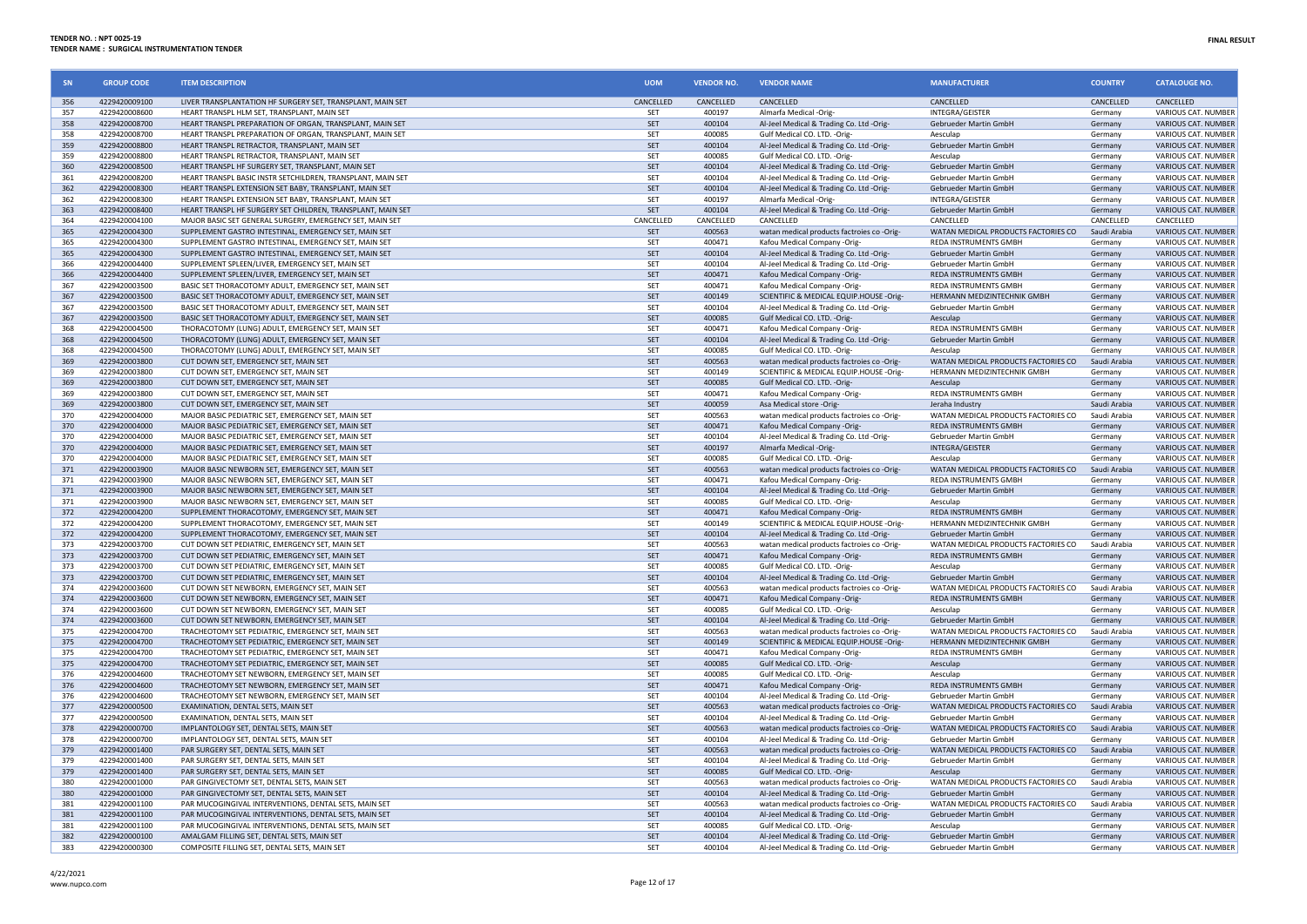| SN         | <b>GROUP CODE</b>              | <b>ITEM DESCRIPTION</b>                                                               | <b>UOM</b> | <b>VENDOR NO.</b>         | <b>VENDOR NAME</b>                                                                     | <b>MANUFACTURER</b>                                          | <b>COUNTRY</b>          | <b>CATALOUGE NO.</b>                              |
|------------|--------------------------------|---------------------------------------------------------------------------------------|------------|---------------------------|----------------------------------------------------------------------------------------|--------------------------------------------------------------|-------------------------|---------------------------------------------------|
| 384        | 4229420002400                  | SURGICAL TOOTH EXTRACTION SET, DENTAL SETS, MAIN SET                                  | SFT        | 400563                    | watan medical products factroies co -Orig-                                             | WATAN MEDICAL PRODUCTS FACTORIES CO Saudi Arabia             |                         | VARIOUS CAT. NUMBER                               |
| 384        | 4229420002400                  | SURGICAL TOOTH EXTRACTION SET, DENTAL SETS, MAIN SET                                  | SET        | 400104                    | Al-Jeel Medical & Trading Co. Ltd -Orig-                                               | Gebrueder Martin GmbH                                        | Germany                 | VARIOUS CAT. NUMBER                               |
| 384        | 4229420002400                  | SURGICAL TOOTH EXTRACTION SET, DENTAL SETS, MAIN SET                                  | SET        | 400085                    | Gulf Medical CO. LTD. - Orig-                                                          | Aesculap                                                     | Germany                 | VARIOUS CAT. NUMBER                               |
| 385        | 4229420001500                  | PERIO SURGERY SET, DENTAL SETS, MAIN SET                                              | SET        | 400563                    | watan medical products factroies co -Orig-                                             | WATAN MEDICAL PRODUCTS FACTORIES CO                          | Saudi Arabia            | VARIOUS CAT. NUMBER                               |
| 385        | 4229420001500                  | PERIO SURGERY SET. DENTAL SETS. MAIN SET                                              | <b>SET</b> | 400104                    | Al-Jeel Medical & Trading Co. Ltd -Orig-                                               | <b>Gebrueder Martin GmbH</b>                                 | Germany                 | <b>VARIOUS CAT, NUMBER</b>                        |
| 386        | 4229420002500                  | SUTURE AND SUTURE REMOVAL SET, DENTAL SETS, MAIN SET                                  | SET        | 400563                    | watan medical products factroies co -Orig-                                             | WATAN MEDICAL PRODUCTS FACTORIES CO                          | Saudi Arabia            | VARIOUS CAT. NUMBER                               |
| 386        | 4229420002500                  | SUTURE AND SUTURE REMOVAL SET, DENTAL SETS, MAIN SET                                  | SET        | 400104                    | Al-Jeel Medical & Trading Co. Ltd -Orig-                                               | Gebrueder Martin GmbH                                        | Germany                 | VARIOUS CAT. NUMBER                               |
| 386        | 4229420002500                  | SUTURE AND SUTURE REMOVAL SET, DENTAL SETS, MAIN SET                                  | SET        | 400085                    | Gulf Medical CO. LTD. -Orig-                                                           | Aesculap                                                     | Germany                 | <b>VARIOUS CAT. NUMBER</b>                        |
| 387        | 4229420001700                  | ROOT RESECTION SET, DENTAL SETS, MAIN SET                                             | SET        | 400563                    | watan medical products factroies co -Orig-                                             | WATAN MEDICAL PRODUCTS FACTORIES CO                          | Saudi Arabia            | VARIOUS CAT. NUMBER                               |
| 387        | 4229420001700                  | ROOT RESECTION SET, DENTAL SETS, MAIN SET                                             | SET        | 400104                    | Al-Jeel Medical & Trading Co. Ltd -Orig-                                               | Gebrueder Martin GmbH                                        | Germany                 | VARIOUS CAT. NUMBER                               |
| 388        | 4229420001300                  | PAR PROPHYLAXIS SET SMALL, DENTAL SETS, MAIN SET                                      | SET        | 400104                    | Al-Jeel Medical & Trading Co. Ltd -Orig-                                               | Gebrueder Martin GmbH                                        | Germany                 | VARIOUS CAT. NUMBER                               |
| 388        | 4229420001300<br>4229420001200 | PAR PROPHYLAXIS SET SMALL, DENTAL SETS, MAIN SET                                      | SET        | 400085                    | Gulf Medical CO. LTD. - Orig-                                                          | Aesculap                                                     | Germany<br>Saudi Arabia | VARIOUS CAT. NUMBER                               |
| 389<br>389 |                                | PAR PROPHYLAXIS SET LARGE, DENTAL SETS, MAIN SET                                      | SET        | 400563                    | watan medical products factroies co -Orig-                                             | WATAN MEDICAL PRODUCTS FACTORIES CO                          |                         | VARIOUS CAT. NUMBER                               |
| 390        | 4229420001200                  | PAR PROPHYLAXIS SET LARGE, DENTAL SETS, MAIN SET                                      | SET<br>SET | 400104                    | Al-Jeel Medical & Trading Co. Ltd -Orig-                                               | Gebrueder Martin GmbH                                        | Germany                 | <b>VARIOUS CAT, NUMBER</b>                        |
| 390        | 4229420000200                  | CARTRIDGE SYRINGES, DENTAL SETS, MAIN SET                                             | SET        | 400563                    | watan medical products factroies co -Orig-                                             | WATAN MEDICAL PRODUCTS FACTORIES CO                          | Saudi Arabia            | VARIOUS CAT. NUMBER<br><b>VARIOUS CAT. NUMBER</b> |
| 391        | 4229420000200<br>4229420000800 | CARTRIDGE SYRINGES, DENTAL SETS, MAIN SET<br>IMPRESSION TRAYS, DENTAL SETS, MAIN SET  | SET        | 400104<br>400563          | Al-Jeel Medical & Trading Co. Ltd -Orig-<br>watan medical products factroies co -Orig- | Gebrueder Martin GmbH<br>WATAN MEDICAL PRODUCTS FACTORIES CO | Germany<br>Saudi Arabia | VARIOUS CAT. NUMBER                               |
| 391        | 4229420000800                  | IMPRESSION TRAYS, DENTAL SETS, MAIN SET                                               | SET        | 400104                    | Al-Jeel Medical & Trading Co. Ltd -Orig-                                               | Gebrueder Martin GmbH                                        | Germany                 | <b>VARIOUS CAT, NUMBER</b>                        |
| 392        | 4229420000600                  | EXTRACTION, DENTAL SETS, MAIN SET                                                     | SET        | 400104                    | Al-Jeel Medical & Trading Co. Ltd -Orig-                                               | Gebrueder Martin GmbH                                        | Germany                 | VARIOUS CAT. NUMBER                               |
| 393        | 4229420002600                  | TOOTH EXTRACTION SET ADULT, DENTAL SETS, MAIN SET                                     | SET        | 400563                    | watan medical products factroies co -Orig-                                             | WATAN MEDICAL PRODUCTS FACTORIES CO                          | Saudi Arabia            | VARIOUS CAT. NUMBER                               |
| 393        | 4229420002600                  | TOOTH EXTRACTION SET ADULT, DENTAL SETS, MAIN SET                                     | SET        | 400104                    | Al-Jeel Medical & Trading Co. Ltd -Orig-                                               | Gebrueder Martin GmbH                                        | Germany                 | <b>VARIOUS CAT, NUMBER</b>                        |
| 394        | 4229420002700                  | TOOTH EXTRACTION SET CHILDREN, DENTAL SETS, MAIN SET                                  | SET        | 400563                    | watan medical products factroies co -Orig-                                             | WATAN MEDICAL PRODUCTS FACTORIES CO                          | Saudi Arabia            | <b>VARIOUS CAT. NUMBER</b>                        |
| 394        | 4229420002700                  | TOOTH EXTRACTION SET CHILDREN, DENTAL SETS, MAIN SET                                  | <b>SET</b> | 400085                    | Gulf Medical CO. LTD. - Orig                                                           | Aesculap                                                     | Germany                 | <b>VARIOUS CAT, NUMBER</b>                        |
| 395        | 4229420001600                  | ROOT EXTRACTION UPPER/LOWER JAW, DENTAL SETS, MAIN SET                                | SET        | 400563                    | watan medical products factroies co -Orig-                                             | WATAN MEDICAL PRODUCTS FACTORIES CO                          | Saudi Arabia            | VARIOUS CAT. NUMBER                               |
| 395        | 4229420001600                  | ROOT EXTRACTION UPPER/LOWER JAW, DENTAL SETS, MAIN SET                                | SET        | 400104                    | Al-Jeel Medical & Trading Co. Ltd -Orig-                                               | Gebrueder Martin GmbH                                        | Germany                 | <b>VARIOUS CAT, NUMBER</b>                        |
| 395        | 4229420001600                  | ROOT EXTRACTION UPPER/LOWER JAW, DENTAL SETS, MAIN SET                                | SET        | 400085                    | Gulf Medical CO. LTD. - Orig-                                                          | Aesculap                                                     | Germany                 | VARIOUS CAT. NUMBER                               |
| 396        | 4229420000900                  | MINOR TREATMENT SET, DENTAL SETS, MAIN SET                                            | SET        | 400563                    | watan medical products factroies co-Orig-                                              | WATAN MEDICAL PRODUCTS FACTORIES CO                          | Saudi Arabia            | VARIOUS CAT. NUMBER                               |
| 396        | 4229420000900                  | MINOR TREATMENT SET. DENTAL SETS. MAIN SET                                            | <b>SFT</b> | 400104                    | Al-Jeel Medical & Trading Co. Ltd -Orig-                                               | Gebrueder Martin GmbH                                        | Germany                 | VARIOUS CAT. NUMBER                               |
| 396        | 4229420000900                  | MINOR TREATMENT SET, DENTAL SETS, MAIN SET                                            | <b>SFT</b> | 400085                    | Gulf Medical CO. LTD. - Orig-                                                          | Aesculap                                                     | Germany                 | VARIOUS CAT. NUMBER                               |
| 397        | 4229420000400                  | EMERGENCY INSTRUMENT SET, DENTAL SETS, MAIN SET                                       | SET        | 400104                    | Al-Jeel Medical & Trading Co. Ltd -Orig-                                               | Gebrueder Martin GmbH                                        | Germany                 | <b>VARIOUS CAT. NUMBER</b>                        |
| 397        | 4229420000400                  | EMERGENCY INSTRUMENT SET, DENTAL SETS, MAIN SET                                       | <b>SET</b> | 400085                    | Gulf Medical CO. LTD. - Orig-                                                          | Aesculap                                                     | Germany                 | VARIOUS CAT. NUMBER                               |
| 398        | 4229420002300                  | SPLINTING WIRE SET, DENTAL SETS, MAIN SET                                             | SET        | 400563                    | watan medical products factroies co -Orig-                                             | WATAN MEDICAL PRODUCTS FACTORIES CO                          | Saudi Arabia            | VARIOUS CAT. NUMBER                               |
| 398        | 4229420002300                  | SPLINTING WIRE SET, DENTAL SETS, MAIN SET                                             | <b>SFT</b> | 400104                    | Al-Jeel Medical & Trading Co. Ltd -Orig-                                               | Gebrueder Martin GmbH                                        | Germany                 | VARIOUS CAT. NUMBER                               |
| 399        | 4229420001800                  | SET 1: 3D IMPLANT POSITIONING SET, DENTAL SETS, MAIN SET                              |            | NO QUOTATION NO QUOTATION | NO QUOTATION                                                                           | NO QUOTATION                                                 | NO QUOTATION            | NO QUOTATION                                      |
| 400        | 4229420001900                  | SET 2: SINUS LIFT SET, DENTAL SETS, MAIN SET                                          | CANCELLED  | <b>CANCELLED</b>          | CANCELLED                                                                              | CANCELLED                                                    | <b>CANCELLED</b>        | <b>CANCELLED</b>                                  |
| 401        | 4229420002000                  | SET 3: MICRO FLAP MANAGEMENT SET, DENTAL SETS, MAIN SET                               | <b>SET</b> | 400563                    | watan medical products factroies co-Orig-                                              | WATAN MEDICAL PRODUCTS FACTORIES CO                          | Saudi Arabia            | VARIOUS CAT. NUMBER                               |
| 401        | 4229420002000                  | SET 3: MICRO FLAP MANAGEMENT SET, DENTAL SETS, MAIN SET                               | SET        | 400104                    | Al-Jeel Medical & Trading Co. Ltd -Orig-                                               | <b>Gebrueder Martin GmbH</b>                                 | Germany                 | VARIOUS CAT. NUMBER                               |
| 402        | 4229420002100                  | SET 4: TUNNELING TECHNIQUE SET, DENTAL SETS, MAIN SET                                 | SET        | 400563                    | watan medical products factroies co -Orig-                                             | WATAN MEDICAL PRODUCTS FACTORIES CO                          | Saudi Arabia            | <b>VARIOUS CAT. NUMBER</b>                        |
| 402        | 4229420002100                  | SET 4: TUNNELING TECHNIQUE SET, DENTAL SETS, MAIN SET                                 | SET        | 400104                    | Al-Jeel Medical & Trading Co. Ltd -Orig-                                               | Gebrueder Martin GmbH                                        | Germany                 | VARIOUS CAT. NUMBER                               |
| 403        | 4229420002200                  | <b>Service</b><br>SET 5: MINI SET FOR SURGICAL CROWN EXTENSION, DENTAL SETS, MAIN SET | SET        | 400563                    | watan medical products factroies co -Orig-                                             | WATAN MEDICAL PRODUCTS FACTORIES CO                          | Saudi Arabia            | VARIOUS CAT. NUMBER                               |
| 403        | 4229420002200                  | SET 5: MINI SET FOR SURGICAL CROWN EXTENSION, DENTAL SETS, MAIN SET                   | <b>SFT</b> | 400104                    | Al-Jeel Medical & Trading Co. Ltd -Orig-                                               | Gebrueder Martin GmbH                                        | Germany                 | <b>VARIOUS CAT. NUMBER</b>                        |
| 404        | 4229420010300                  | PANARITIUM SET. WARDS, MAIN SET                                                       | SET        | 400563                    | watan medical products factroies co -Orig-                                             | WATAN MEDICAL PRODUCTS FACTORIES CO                          | Saudi Arabia            | VARIOUS CAT. NUMBER                               |
| 404        | 4229420010300                  | PANARITIUM SFT. WARDS. MAIN SFT.                                                      | <b>SET</b> | 400085                    | Gulf Medical CO. LTD. - Orig-                                                          | Aesculan                                                     | Germany                 | VARIOUS CAT. NUMBER                               |
| 404        | 4229420010300                  | PANARITIUM SFT. WARDS, MAIN SFT                                                       | SET        | 400104                    | Al-Jeel Medical & Trading Co. Ltd -Orig-                                               | Gebrueder Martin GmbH                                        | Germany                 | VARIOUS CAT. NUMBER                               |
| 405        | 4229420010600                  | REMOVAL OF FINGERNAILS, WARDS, MAIN SET                                               | SFT        | 400563                    | watan medical products factroies co -Orig-                                             | WATAN MEDICAL PRODUCTS FACTORIES CO                          | Saudi Arabia            | <b>VARIOUS CAT, NUMBER</b>                        |
| 405        | 4229420010600                  | REMOVAL OF FINGERNAILS, WARDS, MAIN SET                                               | SET        | 400149                    | SCIENTIFIC & MEDICAL EQUIP.HOUSE -Orig-                                                | HERMANN MEDIZINTECHNIK GMBH                                  | Germany                 | VARIOUS CAT. NUMBER                               |
| 406        | 4229420009400                  | CHANGE OF BANDAGE, WARDS, MAIN SET                                                    | SET        | 400149                    | SCIENTIFIC & MEDICAL EQUIP.HOUSE -Orig-                                                | HERMANN MEDIZINTECHNIK GMBH                                  | Germany                 | VARIOUS CAT. NUMBER                               |
| 407        | 4229420011100                  | SUTURE REMOVING SET, WARDS, MAIN SET                                                  | SET        | 400149                    | SCIENTIFIC & MEDICAL EQUIP.HOUSE -Orig-                                                | HERMANN MEDIZINTECHNIK GMBH                                  | Germany                 | VARIOUS CAT. NUMBER                               |
| 407<br>408 | 4229420011100<br>4229420010900 | SUTURE REMOVING SET, WARDS, MAIN SET<br>SPLINTER REMOVING SET, WARDS, MAIN SET        | SET<br>SET | 400104<br>400149          | Al-Jeel Medical & Trading Co. Ltd -Orig-<br>SCIENTIFIC & MEDICAL EQUIP.HOUSE -Orig-    | Gebrueder Martin GmbH<br>HERMANN MEDIZINTECHNIK GMBH         | Germany                 | VARIOUS CAT. NUMBER<br>VARIOUS CAT. NUMBER        |
| 409        |                                | <b>INCISION SET, WARDS, MAIN SET</b>                                                  |            |                           |                                                                                        | WATAN MEDICAL PRODUCTS FACTORIES CO                          | Germany                 | <b>VARIOUS CAT, NUMBER</b>                        |
| 409        | 4229420009700<br>4229420009700 | INCISION SET, WARDS, MAIN SET                                                         | SET<br>SET | 400563<br>400085          | watan medical products factroies co -Orig-<br>Gulf Medical CO. LTD. -Orig              | Aesculap                                                     | Saudi Arabia<br>Germany | <b>VARIOUS CAT, NUMBER</b>                        |
| 409        | 4229420009700                  | INCISION SET, WARDS, MAIN SET                                                         | SET        | 400149                    | SCIENTIFIC & MEDICAL EQUIP.HOUSE -Orig-                                                | HERMANN MEDIZINTECHNIK GMBH                                  | Germany                 | VARIOUS CAT. NUMBER                               |
| 409        | 4229420009700                  | INCISION SET, WARDS, MAIN SET                                                         | SET        | 400104                    | Al-Jeel Medical & Trading Co. Ltd -Orig-                                               | Gebrueder Martin GmbH                                        | Germany                 | VARIOUS CAT. NUMBER                               |
| 410        | 4229420010500                  | PROBE SET, WARDS, MAIN SET                                                            | <b>SET</b> | 400149                    | SCIENTIFIC & MEDICAL EQUIP.HOUSE -Orig-                                                | <b>HERMANN MEDIZINTECHNIK GMBH</b>                           | Germany                 | <b>VARIOUS CAT, NUMBER</b>                        |
| 411        | 4229420010200                  | KIRSCHNER WIRE EXTENSION, WARDS, MAIN SET                                             | SET        | 400104                    | Al-Jeel Medical & Trading Co. Ltd -Orig-                                               | Gebrueder Martin GmbH                                        | Germanv                 | VARIOUS CAT. NUMBER                               |
| 412        | 4229420009300                  | BIOPSY EXCISION SET, WARDS, MAIN SET                                                  | SET        | 400563                    | watan medical products factroies co -Orig-                                             | WATAN MEDICAL PRODUCTS FACTORIES CO                          | Saudi Arabia            | VARIOUS CAT. NUMBER                               |
| 412        | 4229420009300                  | BIOPSY EXCISION SET, WARDS, MAIN SET                                                  | SFT        | 400085                    | Gulf Medical CO. LTD. - Orig-                                                          | Aesculan                                                     | Germany                 | VARIOUS CAT. NUMBER                               |
| 412        | 4229420009300                  | BIOPSY EXCISION SET, WARDS, MAIN SET                                                  | SET        | 400149                    | SCIENTIFIC & MEDICAL EQUIP.HOUSE -Orig-                                                | HERMANN MEDIZINTECHNIK GMBH                                  | Germany                 | VARIOUS CAT. NUMBER                               |
| 412        | 4229420009300                  | BIOPSY EXCISION SET, WARDS, MAIN SET                                                  | SET        | 400104                    | Al-Jeel Medical & Trading Co. Ltd -Orig-                                               | Gebrueder Martin GmbH                                        | Germany                 | VARIOUS CAT. NUMBER                               |
| 413        | 4229420009600                  | DRESSING SET SMALL, WARDS, MAIN SET                                                   | <b>SET</b> | 400149                    | SCIENTIFIC & MEDICAL EQUIP.HOUSE -Orig-                                                | HERMANN MEDIZINTECHNIK GMBH                                  | Germany                 | VARIOUS CAT. NUMBER                               |
| 413        | 4229420009600                  | DRESSING SET SMALL, WARDS, MAIN SET                                                   | SET        | 400085                    | Gulf Medical CO. LTD. -Orig-                                                           | Aesculap                                                     | Germany                 | VARIOUS CAT. NUMBER                               |
| 413        | 4229420009600                  | DRESSING SET SMALL, WARDS, MAIN SET                                                   | SET        | 400104                    | Al-Jeel Medical & Trading Co. Ltd -Orig-                                               | Gebrueder Martin GmbH                                        | Germany                 | VARIOUS CAT. NUMBER                               |
| 414        | 4229420009500                  | DRESSING SET LARGE, WARDS, MAIN SET                                                   | CANCELLED  | CANCELLED                 | CANCELLED                                                                              | CANCELLED                                                    | CANCELLED               | CANCELLED                                         |
| 415        | 4229420010800                  | SINGLE INSTRUMENTS FOR EXAMINATION, WARDS, MAIN SET                                   | SET        | 400104                    | Al-Jeel Medical & Trading Co. Ltd -Orig-                                               | <b>Gebrueder Martin GmbH</b>                                 | Germany                 | VARIOUS CAT. NUMBER                               |
| 415        | 4229420010800                  | SINGLE INSTRUMENTS FOR EXAMINATION, WARDS, MAIN SET                                   | SET        | 400149                    | SCIENTIFIC & MEDICAL EQUIP.HOUSE -Orig-                                                | HERMANN MEDIZINTECHNIK GMBH                                  | Germany                 | VARIOUS CAT. NUMBER                               |
| 416        | 4229420010000                  | INTRA UTERINE PESSAR SET, WARDS, MAIN SET                                             | <b>SET</b> | 400104                    | Al-Jeel Medical & Trading Co. Ltd -Orig-                                               | Gebrueder Martin GmbH                                        | Germany                 | VARIOUS CAT. NUMBER                               |
| 416        | 4229420010000                  | INTRA UTERINE PESSAR SET, WARDS, MAIN SET                                             | SET        | 400085                    | Gulf Medical CO. LTD. -Orig-                                                           | Aesculap                                                     | Germany                 | VARIOUS CAT. NUMBER                               |
| 417        | 4229420010100                  | IUD KIT, WARDS, MAIN SET                                                              | SET        | 400149                    | SCIENTIFIC & MEDICAL EQUIP.HOUSE -Orig-                                                | HERMANN MEDIZINTECHNIK GMBH                                  | Germany                 | VARIOUS CAT. NUMBER                               |
| 418        | 4229420011300                  | VAGINAL FISTULA SET, WARDS, MAIN SET                                                  | SFT        | 400563                    | watan medical products factroies co -Orig-                                             | WATAN MEDICAL PRODUCTS FACTORIES CO.                         | Saudi Arabia            | VARIOUS CAT. NUMBER                               |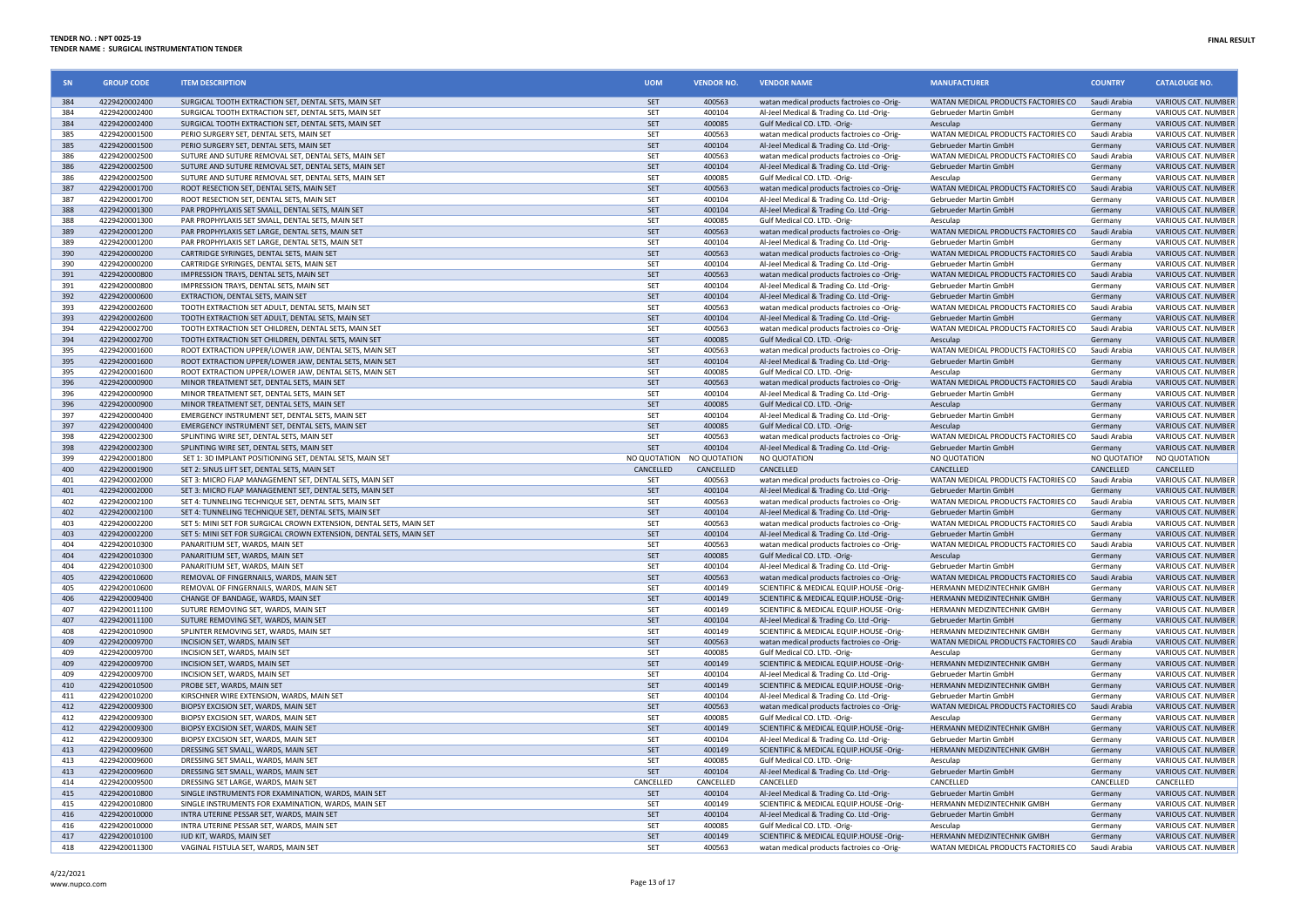| SN                | <b>GROUP CODE</b>              | <b>ITEM DESCRIPTION</b>                                                                                      | <b>UOM</b>               | <b>VENDOR NO.</b>   | <b>VENDOR NAME</b>                                                                     | <b>MANUFACTURER</b>                                          | <b>COUNTRY</b>            | <b>CATALOUGE NO.</b>                              |
|-------------------|--------------------------------|--------------------------------------------------------------------------------------------------------------|--------------------------|---------------------|----------------------------------------------------------------------------------------|--------------------------------------------------------------|---------------------------|---------------------------------------------------|
| 418               | 4229420011300                  | VAGINAL FISTULA SET. WARDS, MAIN SET                                                                         | <b>SET</b>               | 400149              | SCIENTIFIC & MEDICAL EQUIP.HOUSE -Orig-                                                | HERMANN MEDIZINTECHNIK GMBH                                  | Germany                   | VARIOUS CAT, NUMBER                               |
| 418               | 4229420011300                  | VAGINAL FISTULA SET, WARDS, MAIN SET                                                                         | SET                      | 400085              | Gulf Medical CO. LTD. - Orig-                                                          | Aesculap                                                     | Germany                   | VARIOUS CAT. NUMBER                               |
| 418               | 4229420011300                  | VAGINAL FISTULA SET, WARDS, MAIN SET                                                                         | SET                      | 400104              | Al-Jeel Medical & Trading Co. Ltd -Orig-                                               | Gebrueder Martin GmbH                                        | Germany                   | VARIOUS CAT. NUMBER                               |
| 419               | 4229420011200                  | VAGINAL BIOPSY SET, WARDS, MAIN SET                                                                          | SFT                      | 400149              | SCIENTIFIC & MEDICAL EQUIP.HOUSE -Orig-                                                | HERMANN MEDIZINTECHNIK GMBH                                  | Germany                   | VARIOUS CAT. NUMBER                               |
| 419<br>420        | 4229420011200<br>4229420011000 | VAGINAL BIOPSY SET, WARDS, MAIN SET<br>SUPPLEMENT SPECULA FOR CHILDREN, WARDS, MAIN SET                      | SET<br>SET               | 400104<br>400563    | Al-Jeel Medical & Trading Co. Ltd -Orig-<br>watan medical products factroies co -Orig- | Gebrueder Martin GmbH<br>WATAN MEDICAL PRODUCTS FACTORIES CO | Germany<br>Saudi Arabia   | VARIOUS CAT. NUMBER<br>VARIOUS CAT. NUMBER        |
| 420               | 4229420011000                  | SUPPLEMENT SPECULA FOR CHILDREN, WARDS, MAIN SET                                                             | SET                      | 400149              | SCIENTIFIC & MEDICAL EQUIP.HOUSE -Orig-                                                | HERMANN MEDIZINTECHNIK GMBH                                  | Germany                   | VARIOUS CAT. NUMBER                               |
| 420               | 4229420011000                  | SUPPLEMENT SPECULA FOR CHILDREN, WARDS, MAIN SET                                                             | SET                      | 400104              | Al-Jeel Medical & Trading Co. Ltd -Orig-                                               | Gebrueder Martin GmbH                                        | Germany                   | VARIOUS CAT. NUMBER                               |
| 421               | 4229420010400                  | PLASTER ROOM, WARDS, MAIN SET                                                                                | SET                      | 400563              | watan medical products factroies co -Orig-                                             | WATAN MEDICAL PRODUCTS FACTORIES CO                          | Saudi Arabia              | <b>VARIOUS CAT, NUMBER</b>                        |
| 421               | 4229420010400                  | PLASTER ROOM, WARDS, MAIN SET                                                                                | SET                      | 400149              | SCIENTIFIC & MEDICAL EQUIP.HOUSE -Orig-                                                | HERMANN MEDIZINTECHNIK GMBH                                  | Germany                   | VARIOUS CAT. NUMBER                               |
| 421               | 4229420010400                  | PLASTER ROOM, WARDS, MAIN SET                                                                                | SET                      | 400059              | Asa Medical store -Orig-                                                               | Jeraha Industry                                              | Saudi Arabia              | VARIOUS CAT. NUMBER                               |
| 422               | 4229420010700                  | SCISSORS FOR BANDAGE, WARDS, MAIN SET                                                                        | SET                      | 400563              | watan medical products factroies co -Orig-                                             | WATAN MEDICAL PRODUCTS FACTORIES CO                          | Saudi Arabia              | VARIOUS CAT. NUMBER                               |
| 422               | 4229420010700                  | SCISSORS FOR BANDAGE, WARDS, MAIN SET                                                                        | SET                      | 400085              | Gulf Medical CO. LTD. - Orig-                                                          | Aesculap                                                     | Germany                   | VARIOUS CAT. NUMBER                               |
| 423               | 4229420009900                  | INSTRUMENTS FOR DOCTOR'S ROOM, WARDS, MAIN SET                                                               | SET                      | 400149              | SCIENTIFIC & MEDICAL EQUIP.HOUSE -Orig-                                                | HERMANN MEDIZINTECHNIK GMBH                                  | Germany                   | VARIOUS CAT. NUMBER                               |
| 424               | 4229420009800                  | INDIVIDUAL INSTR FOR BANDAGE TROLLEY, WARDS, MAIN SET                                                        | SET                      | 400104              | Al-Jeel Medical & Trading Co. Ltd -Orig-                                               | <b>Gebrueder Martin GmbH</b>                                 | Germany                   | VARIOUS CAT. NUMBER                               |
| 425               | 4229421805300                  | PARACENTESIS SMALL, ENT O/P, MAIN SET                                                                        | SET                      | 400563              | watan medical products factroies co -Orig                                              | WATAN MEDICAL PRODUCTS FACTORIES CO                          | Saudi Arabia              | VARIOUS CAT. NUMBER                               |
| 425               | 4229421805300                  | PARACENTESIS SMALL, ENT O/P, MAIN SET                                                                        | SET                      | 400085              | Gulf Medical CO. LTD. - Orig-                                                          | Aesculap                                                     | Germany                   | <b>VARIOUS CAT, NUMBER</b>                        |
| 425               | 4229421805300                  | PARACENTESIS SMALL, ENT O/P, MAIN SET                                                                        | SET                      | 400104              | Al-Jeel Medical & Trading Co. Ltd -Orig-                                               | Gebrueder Martin GmbH                                        | Germany                   | VARIOUS CAT. NUMBER                               |
| 426               | 4229421804700                  | AURAL POLYP SET (ENTOP), ENT O/P, MAIN SET                                                                   | SET                      | 400563              | watan medical products factroies co -Orig-                                             | WATAN MEDICAL PRODUCTS FACTORIES CO                          | Saudi Arabia              | VARIOUS CAT. NUMBER                               |
| 426<br>426        | 4229421804700<br>4229421804700 | AURAL POLYP SET (ENTOP), ENT O/P, MAIN SET                                                                   | SET<br><b>SET</b>        | 400104<br>400085    | Al-Jeel Medical & Trading Co. Ltd -Orig-                                               | Gebrueder Martin GmbH<br>Aesculan                            | Germany<br>Germany        | VARIOUS CAT. NUMBER<br><b>VARIOUS CAT, NUMBER</b> |
| 427               | 4229421804600                  | AURAL POLYP SET (ENTOP), ENT O/P, MAIN SET<br>ABSCESS, ENT O/P. MAIN SET                                     | SET                      | 400563              | Gulf Medical CO. LTD. - Orig-<br>watan medical products factroies co -Orig-            | WATAN MEDICAL PRODUCTS FACTORIES CO                          | Saudi Arabia              | VARIOUS CAT. NUMBER                               |
| 427               | 4229421804600                  | ABSCESS, ENT O/P, MAIN SET                                                                                   | SET                      | 400085              | Gulf Medical CO. LTD. - Orig-                                                          | Aesculan                                                     | Germany                   | VARIOUS CAT. NUMBER                               |
| 427               | 4229421804600                  | ABSCESS, ENT O/P, MAIN SET                                                                                   | SET                      | 400104              | Al-Jeel Medical & Trading Co. Ltd -Orig-                                               | Gebrueder Martin GmbH                                        | Germany                   | VARIOUS CAT. NUMBER                               |
| 428               | 4229421804800                  | BELLCOQ TAMPONADE, ENT O/P, MAIN SET                                                                         | SET                      | 400563              | watan medical products factroies co -Orig-                                             | WATAN MEDICAL PRODUCTS FACTORIES CO                          | Saudi Arabia              | VARIOUS CAT. NUMBER                               |
| 428               | 4229421804800                  | BELLCOQ TAMPONADE, ENT O/P, MAIN SET                                                                         | SET                      | 400104              | Al-Jeel Medical & Trading Co. Ltd -Orig-                                               | Gebrueder Martin GmbH                                        | Germany                   | <b>VARIOUS CAT, NUMBER</b>                        |
| 428               | 4229421804800                  | BELLCOQ TAMPONADE, ENT O/P, MAIN SET                                                                         | SET                      | 400085              | Gulf Medical CO. LTD. - Orig-                                                          | Aesculap                                                     | Germany                   | <b>VARIOUS CAT, NUMBER</b>                        |
| 429               | 4229421804900                  | EPISTAXIS SMALL, ENT O/P, MAIN SET                                                                           | SET                      | 400563              | watan medical products factroies co-Orig-                                              | WATAN MEDICAL PRODUCTS FACTORIES CO                          | Saudi Arabia              | VARIOUS CAT. NUMBER                               |
| 429               | 4229421804900                  | EPISTAXIS SMALL, ENT O/P, MAIN SET                                                                           | SET                      | 400104              | Al-Jeel Medical & Trading Co. Ltd -Orig-                                               | Gebrueder Martin GmbH                                        | Germany                   | VARIOUS CAT. NUMBER                               |
| 429               | 4229421804900                  | FPISTAXIS SMALL, FNT O/P, MAIN SFT                                                                           | SET                      | 400085              | Gulf Medical CO. LTD. - Orig-                                                          | Aesculan                                                     | Germany                   | <b>VARIOUS CAT, NUMBER</b>                        |
| 430               | 4229421805200                  | EXAMINATION NOSE, ENT O/P, MAIN SET                                                                          | <b>SFT</b>               | 400104              | Al-Jeel Medical & Trading Co. Ltd -Orig-                                               | Gebrueder Martin GmbH                                        | Germany                   | VARIOUS CAT. NUMBER                               |
| 431               | 4229421805100                  | EXAMINATION EAR, ENT O/P, MAIN SET                                                                           | <b>SET</b>               | 400104              | Al-Jeel Medical & Trading Co. Ltd -Orig                                                | Gebrueder Martin GmbH                                        | Germany                   | VARIOUS CAT. NUMBER                               |
| 432               | 4229421805000                  | EXAMINATION AND TREATMENT, ENT O/P, MAIN SET                                                                 | SET                      | 400563              | watan medical products factroies co -Orig-                                             | WATAN MEDICAL PRODUCTS FACTORIES CO                          | Saudi Arabia              | VARIOUS CAT. NUMBER                               |
| 432               | 4229421805000                  | EXAMINATION AND TREATMENT, ENT O/P, MAIN SET                                                                 | SET                      | 400104              | Al-Jeel Medical & Trading Co. Ltd -Orig-                                               | Gebrueder Martin GmbH                                        | Germany                   | VARIOUS CAT. NUMBER                               |
| 433               | 4229420400700                  | FACE LIFT, PLASTIC SURGERY, MAIN SET                                                                         | SET                      | 400104              | Al-Jeel Medical & Trading Co. Ltd -Orig-                                               | Gebrueder Martin GmbH                                        | Germany                   | VARIOUS CAT. NUMBER                               |
| 434<br>435        | 4229420401300<br>4229420402000 | MAMMA PLASTIC, PLASTIC SURGERY, MAIN SET<br>RHINOPLASTY, PLASTIC SURGERY, MAIN SET                           | <b>SET</b><br><b>SET</b> | 400104<br>400104    | Al-Jeel Medical & Trading Co. Ltd -Orig-<br>Al-Jeel Medical & Trading Co. Ltd -Orig-   | Gebrueder Martin GmbH<br><b>Gebrueder Martin GmbH</b>        | Germany<br>Germany        | VARIOUS CAT. NUMBER<br><b>VARIOUS CAT, NUMBER</b> |
| 436               | 4229420400300                  | BLEPHAROPLASTY, PLASTIC SURGERY, MAIN SET                                                                    | SET                      | 400104              | Al-Jeel Medical & Trading Co. Ltd -Orig-                                               | Gebrueder Martin GmbH                                        | Germany                   | VARIOUS CAT. NUMBER                               |
| 436               | 4229420400300                  | BLEPHAROPLASTY, PLASTIC SURGERY, MAIN SET                                                                    | SET                      | 400085              | Gulf Medical CO. LTD. - Orig-                                                          | Aesculap                                                     | Germany                   | VARIOUS CAT. NUMBER                               |
| 437               | 4229420400200                  | BASIC SOFT TISSUE, PLASTIC SURGERY, MAIN SET                                                                 | SET                      | 400104              | Al-Jeel Medical & Trading Co. Ltd -Orig-                                               | Gebrueder Martin GmbH                                        | Germany                   | VARIOUS CAT. NUMBER                               |
| 437               | 4229420400200                  | BASIC SOFT TISSUE, PLASTIC SURGERY, MAIN SET                                                                 | SET                      | 400085              | Gulf Medical CO. LTD. - Orig-                                                          | Aesculap                                                     | Germany                   | VARIOUS CAT. NUMBER                               |
| 438               | 4229420401600                  | OTOPEXY, PLASTIC SURGERY, MAIN SET                                                                           | SET                      | 400563              | watan medical products factroies co -Orig-                                             | WATAN MEDICAL PRODUCTS FACTORIES CO                          | Saudi Arabia              | VARIOUS CAT. NUMBER                               |
| 438               | 4229420401600                  | OTOPEXY, PLASTIC SURGERY, MAIN SET                                                                           | SET                      | 400085              | Gulf Medical CO. LTD. - Orig-                                                          | Aesculan                                                     | Germany                   | VARIOUS CAT. NUMBER                               |
| 438               | 4229420401600                  | OTOPEXY, PLASTIC SURGERY, MAIN SET                                                                           | SET                      | 400104              | Al-Jeel Medical & Trading Co. Ltd -Orig-                                               | Gebrueder Martin GmbH                                        | Germany                   | VARIOUS CAT. NUMBER                               |
| 439               | 4229420402100                  | SKIN GRAFTING. PLASTIC SURGERY, MAIN SFT                                                                     | SET                      | 400104              | Al-Jeel Medical & Trading Co. Ltd -Orig-                                               | Gebrueder Martin GmbH                                        | Germany                   | VARIOUS CAT. NUMBER                               |
| $\Delta \Delta f$ | 4229420400400                  | BREAST LIFTING (MASTOPEXY), PLASTIC SURGERY, MAIN SET                                                        | SET                      | 400085              | Gulf Medical CO. LTD. - Orig-                                                          | Aesculap                                                     | Germany                   | <b>VARIOUS CAT, NUMBER</b>                        |
| $\Delta \Delta f$ | 4229420400400                  | BREAST LIFTING (MASTOPEXY), PLASTIC SURGERY, MAIN SET                                                        | SFT                      | 400104              | Al-Jeel Medical & Trading Co. Ltd -Orig-                                               | <b>Gebrueder Martin GmbH</b>                                 | Germany                   | VARIOUS CAT. NUMBER                               |
| 441               | 4229420401200                  | LIPOSUCTION LL, PLASTIC SURGERY, MAIN SET                                                                    | CANCELLED                | CANCELLED           | CANCELLED                                                                              | CANCELLED                                                    | CANCELLED                 | CANCELLED                                         |
| 442               | 4229420401000                  | LIPOSUCTION FC, PLASTIC SURGERY, MAIN SET                                                                    | SET                      | 400104              | Al-Jeel Medical & Trading Co. Ltd -Orig-                                               | Gebrueder Martin GmbH                                        | Germany                   | VARIOUS CAT. NUMBER                               |
| 443<br>444        | 4229420401100                  | LIPOSUCTION FH. PLASTIC SURGERY, MAIN SET                                                                    | SET                      | 400104              | Al-Jeel Medical & Trading Co. Ltd -Orig-                                               | Gebrueder Martin GmbH                                        | Germany                   | <b>VARIOUS CAT, NUMBER</b>                        |
| 444               | 4229420400100<br>4229420400100 | BASIC PLASTIC SURGERY SET, PLASTIC SURGERY, MAIN SET<br>BASIC PLASTIC SURGERY SET, PLASTIC SURGERY, MAIN SET | SET<br>SET               | 400563<br>400104    | watan medical products factroies co -Orig-<br>Al-Jeel Medical & Trading Co. Ltd -Orig- | WATAN MEDICAL PRODUCTS FACTORIES CO<br>Gebrueder Martin GmbH | Saudi Arabia<br>Germany   | VARIOUS CAT. NUMBER<br>VARIOUS CAT. NUMBER        |
| 445               | 4229420400600                  | DACRYOCYSTORHINOSTOMY SET, PLASTIC SURGERY, MAIN SET                                                         | SET                      | 400104              | Al-Jeel Medical & Trading Co. Ltd -Orig-                                               | <b>Gebrueder Martin GmbH</b>                                 | Germany                   | <b>VARIOUS CAT, NUMBER</b>                        |
| 445               | 4229420400600                  | DACRYOCYSTORHINOSTOMY SET, PLASTIC SURGERY, MAIN SET                                                         | SET                      | 400085              | Gulf Medical CO, LTD, -Orig-                                                           | Aesculan                                                     | Germany                   | VARIOUS CAT. NUMBER                               |
| 446               | 4229420400800                  | HAIR TRANSPLANTATION SET, PLASTIC SURGERY, MAIN SET                                                          | SET                      | 400563              | watan medical products factroies co -Orig-                                             | WATAN MEDICAL PRODUCTS FACTORIES CO                          | Saudi Arabia              | VARIOUS CAT. NUMBER                               |
| 446               | 4229420400800                  | HAIR TRANSPLANTATION SET, PLASTIC SURGERY, MAIN SET                                                          | SET                      | 400085              | Gulf Medical CO. LTD. - Orig-                                                          | Aesculap                                                     | Germany                   | VARIOUS CAT. NUMBER                               |
| 446               | 4229420400800                  | HAIR TRANSPLANTATION SET, PLASTIC SURGERY, MAIN SET                                                          | SET                      | 400104              | Al-Jeel Medical & Trading Co. Ltd -Orig-                                               | Gebrueder Martin GmbH                                        | Germany                   | VARIOUS CAT. NUMBER                               |
| 447               | 4229420401800                  | PLASTIC RECONSTRUCTION SET, PLASTIC SURGERY, MAIN SET                                                        | SET                      | 400563              | watan medical products factroies co -Orig                                              | WATAN MEDICAL PRODUCTS FACTORIES CO                          | Saudi Arabia              | VARIOUS CAT. NUMBER                               |
| 447               | 4229420401800                  | PLASTIC RECONSTRUCTION SET, PLASTIC SURGERY, MAIN SET                                                        | <b>SFT</b>               | 400104              | Al-Jeel Medical & Trading Co. Ltd -Orig-                                               | Gebrueder Martin GmbH                                        | Germany                   | VARIOUS CAT. NUMBER                               |
| 448               | 4229420401900                  | PLASTIC REPAIR SET, PLASTIC SURGERY, MAIN SET                                                                | SET                      | 400563              | watan medical products factroies co -Orig                                              | WATAN MEDICAL PRODUCTS FACTORIES CO                          | Saudi Arabia              | VARIOUS CAT. NUMBER                               |
| 448               | 4229420401900                  | PLASTIC REPAIR SET. PLASTIC SURGERY, MAIN SET                                                                | <b>SET</b>               | 400104              | Al-Jeel Medical & Trading Co. Ltd -Orig-                                               | Gebrueder Martin GmbH                                        | Germany                   | VARIOUS CAT, NUMBER                               |
| 449               | 4229420400500                  | CLEET PALATE SET. PLASTIC SURGERY, MAIN SET                                                                  | SET                      | 400104              | Al-Jeel Medical & Trading Co. Ltd -Orig-                                               | Gebrueder Martin GmbH                                        | Germany                   | VARIOUS CAT. NUMBER                               |
| 450               | 4229420400900                  | LIP PALATE SET, PLASTIC SURGERY, MAIN SET                                                                    | <b>SFT</b>               | 400085              | Gulf Medical CO. LTD. - Orig-                                                          | Aesculap                                                     | Germany                   | VARIOUS CAT. NUMBER                               |
| 450               | 4229420400900                  | LIP PALATE SET, PLASTIC SURGERY, MAIN SET                                                                    | SET                      | 400104              | Al-Jeel Medical & Trading Co. Ltd -Orig-                                               | Gebrueder Martin GmbH                                        | Germany                   | VARIOUS CAT. NUMBER                               |
| 451               | 4229420401700                  | PALATOPLASTY SET, PLASTIC SURGERY, MAIN SET                                                                  | <b>SET</b>               | 400104              | Al-Jeel Medical & Trading Co. Ltd -Orig-                                               | Gebrueder Martin GmbH                                        | Germany                   | VARIOUS CAT. NUMBER                               |
| 451               | 4229420401700                  | PALATOPLASTY SET, PLASTIC SURGERY, MAIN SET                                                                  | <b>SET</b>               | 400085              | Gulf Medical CO. LTD. - Orig-                                                          | Aesculap                                                     | Germany                   | VARIOUS CAT. NUMBER                               |
| 452<br>453        | 4229420401400<br>4229420401500 | MICRO INSTRUMENT SET, PLASTIC SURGERY, MAIN SET<br>OMF PLASTIC SET, PLASTIC SURGERY, MAIN SET                | CANCELLED<br><b>SET</b>  | CANCELLED<br>400563 | CANCELLED<br>watan medical products factroies co-Orig-                                 | CANCELLED<br>WATAN MEDICAL PRODUCTS FACTORIES CO             | CANCELLED<br>Saudi Arabia | CANCELLED<br>VARIOUS CAT. NUMBER                  |
| 453               | 4229420401500                  | OMF PLASTIC SET, PLASTIC SURGERY, MAIN SET                                                                   | SET                      | 400104              | Al-Jeel Medical & Trading Co. Ltd -Orig-                                               | Gebrueder Martin GmbH                                        | Germany                   | VARIOUS CAT. NUMBER                               |
| 453               | 4229420401500                  | OMF PLASTIC SET, PLASTIC SURGERY, MAIN SET                                                                   | SFT                      | 400085              | Gulf Medical CO. LTD. - Orig-                                                          | Aesculap                                                     | Germany                   | VARIOUS CAT. NUMBER                               |
|                   |                                |                                                                                                              |                          |                     |                                                                                        |                                                              |                           |                                                   |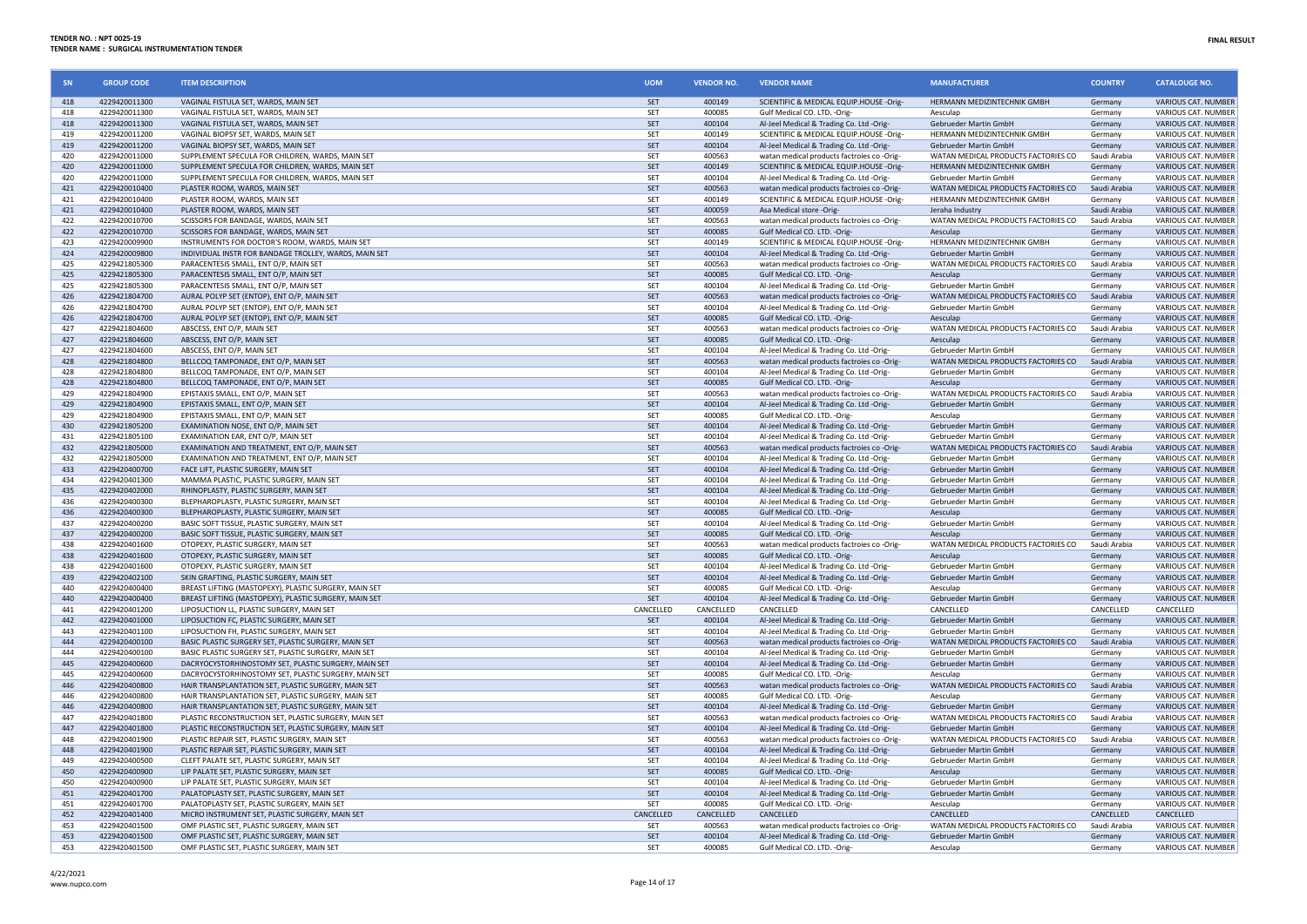| SN         | <b>GROUP CODE</b>              | <b>ITEM DESCRIPTION</b>                                                                    | <b>UOM</b>        | <b>VENDOR NO.</b> | <b>VENDOR NAME</b>                                                                     | <b>MANUFACTURER</b>                                          | <b>COUNTRY</b>          | <b>CATALOUGE NO.</b>                              |
|------------|--------------------------------|--------------------------------------------------------------------------------------------|-------------------|-------------------|----------------------------------------------------------------------------------------|--------------------------------------------------------------|-------------------------|---------------------------------------------------|
| 454        | 4229421803200                  | SOFT TISSUE SET, ENT, MAIN SET                                                             | SET               | 400563            | watan medical products factroies co -Orig-                                             | WATAN MEDICAL PRODUCTS FACTORIES CO                          | Saudi Arabia            | VARIOUS CAT. NUMBER                               |
| 454        | 4229421803200                  | SOFT TISSUE SET, ENT, MAIN SET                                                             | SFT               | 400109            | Leader Health Care -Orig-                                                              | OTHER - FLCON                                                | Germany                 | VARIOUS CAT. NUMBER                               |
| 454<br>455 | 4229421803200<br>4229421802300 | SOFT TISSUE SET, ENT, MAIN SET<br>NASAL SET, ENT, MAIN SET                                 | SET<br>SFT        | 400104<br>400104  | Al-Jeel Medical & Trading Co. Ltd -Orig-                                               | Gebrueder Martin GmbH<br>Gebrueder Martin GmbH               | Germany<br>Germany      | VARIOUS CAT. NUMBER<br>VARIOUS CAT. NUMBER        |
| 455        | 4229421802300                  | NASAL SET, ENT, MAIN SET                                                                   | SET               | 400085            | Al-Jeel Medical & Trading Co. Ltd -Orig-<br>Gulf Medical CO. LTD. - Orig-              | Aesculap                                                     | Germany                 | VARIOUS CAT. NUMBER                               |
| 456        | 4229421803100                  | SEPTOPLASTY SET, ENT, MAIN SET                                                             | <b>SET</b>        | 400104            | Al-Jeel Medical & Trading Co. Ltd -Orig-                                               | Gebrueder Martin GmbH                                        | Germany                 | <b>VARIOUS CAT, NUMBER</b>                        |
| 457        | 4229421802900                  | S M R SET, ENT, MAIN SET                                                                   | SET               | 400563            | watan medical products factroies co -Orig-                                             | WATAN MEDICAL PRODUCTS FACTORIES CO                          | Saudi Arabia            | VARIOUS CAT. NUMBER                               |
| 457        | 4229421802900                  | S M R SET, ENT, MAIN SET                                                                   | <b>SET</b>        | 400104            | Al-Jeel Medical & Trading Co. Ltd -Orig-                                               | Gebrueder Martin GmbH                                        | Germany                 | VARIOUS CAT. NUMBER                               |
| 457        | 4229421802900                  | S M R SET, ENT, MAIN SET                                                                   | SET               | 400085            | Gulf Medical CO. LTD. - Orig-                                                          | Aesculap                                                     | Germany                 | VARIOUS CAT. NUMBER                               |
| 458        | 4229421800500                  | CALDWELL LUC SET, ENT, MAIN SET                                                            | SET               | 400563            | watan medical products factroies co-Orig-                                              | WATAN MEDICAL PRODUCTS FACTORIES CO                          | Saudi Arabia            | VARIOUS CAT. NUMBER                               |
| 458        | 4229421800500                  | CALDWELL LUC SET, ENT, MAIN SET                                                            | SET               | 400104            | Al-Jeel Medical & Trading Co. Ltd -Orig-                                               | Gebrueder Martin GmbH                                        | Germany                 | <b>VARIOUS CAT, NUMBER</b>                        |
| 458<br>459 | 4229421800500<br>4229421802200 | CALDWELL LUC SET. ENT. MAIN SET<br>NASAL POLYPUS EXTIRPATION SET, ENT, MAIN SET            | SET<br>SET        | 400085<br>400563  | Gulf Medical CO. LTD. - Orig-<br>watan medical products factroies co -Orig-            | Aesculan<br>WATAN MEDICAL PRODUCTS FACTORIES CO              | Germany<br>Saudi Arabia | VARIOUS CAT. NUMBER<br><b>VARIOUS CAT, NUMBER</b> |
| 459        | 4229421802200                  | NASAL POLYPUS EXTIRPATION SET, ENT, MAIN SET                                               | SET               | 400104            | Al-Jeel Medical & Trading Co. Ltd -Orig-                                               | Gebrueder Martin GmbH                                        | Germany                 | VARIOUS CAT. NUMBER                               |
| 460        | 4229421801100                  | FOREIGN BODY REMOVAL SET NOSE, ENT, MAIN SET                                               | SET               | 400085            | Gulf Medical CO. LTD. - Orig-                                                          | Aesculap                                                     | Germany                 | VARIOUS CAT. NUMBER                               |
| 460        | 4229421801100                  | FOREIGN BODY REMOVAL SET NOSE, ENT, MAIN SET                                               | SET               | 400104            | Al-Jeel Medical & Trading Co. Ltd -Orig-                                               | Gebrueder Martin GmbH                                        | Germany                 | VARIOUS CAT. NUMBER                               |
| 461        | 4229421802700                  | PARANASAL SINUS SURGERY SET, ENT, MAIN SET                                                 | SET               | 400104            | Al-Jeel Medical & Trading Co. Ltd -Orig-                                               | Gebrueder Martin GmbH                                        | Germany                 | VARIOUS CAT. NUMBER                               |
| 461        | 4229421802700                  | PARANASAL SINUS SURGERY SET. ENT. MAIN SET                                                 | SET               | 400085            | Gulf Medical CO. LTD. -Orig-                                                           | Aesculan                                                     | Germany                 | VARIOUS CAT. NUMBER                               |
| 462        | 4229421801300                  | LARYNGECTOMY AND RADICAL NECK DISSECT SET, ENT, MAIN SET                                   | SET               | 400109            | Leader Health Care -Orig-                                                              | OTHER - ELCON                                                | Germany                 | VARIOUS CAT. NUMBER                               |
| 462        | 4229421801300                  | LARYNGECTOMY AND RADICAL NECK DISSECT SET. ENT. MAIN SET                                   | SET               | 400104            | Al-Jeel Medical & Trading Co. Ltd -Orig-                                               | Gebrueder Martin GmbH                                        | Germany                 | <b>VARIOUS CAT, NUMBER</b>                        |
| 463<br>463 | 4229421801900<br>4229421801900 | MICRO LARYNGOSCOPY SET, ENT, MAIN SET<br>MICRO LARYNGOSCOPY SET, ENT, MAIN SET             | SET<br>SET        | 400109<br>400085  | Leader Health Care -Orig-<br>Gulf Medical CO. LTD. - Orig-                             | OTHER - ELCON<br>Aesculap                                    | Germany<br>Germany      | VARIOUS CAT. NUMBER<br>VARIOUS CAT. NUMBER        |
| 463        | 4229421801900                  | MICRO LARYNGOSCOPY SET, ENT, MAIN SET                                                      | SET               | 400104            | Al-Jeel Medical & Trading Co. Ltd -Orig-                                               | Gebrueder Martin GmbH                                        | Germany                 | VARIOUS CAT. NUMBER                               |
| 464        | 4229421804100                  | TONSILLECTOMY AND ADENOTOMY SET, ENT, MAIN SET                                             | SET               | 400563            | watan medical products factroies co-Orig-                                              | WATAN MEDICAL PRODUCTS FACTORIES CO                          | Saudi Arabia            | VARIOUS CAT. NUMBER                               |
| 464        | 4229421804100                  | TONSILLECTOMY AND ADENOTOMY SET. ENT. MAIN SET                                             | <b>SET</b>        | 400104            | Al-Jeel Medical & Trading Co. Ltd -Orig-                                               | <b>Gebrueder Martin GmbH</b>                                 | Germany                 | <b>VARIOUS CAT, NUMBER</b>                        |
| 464        | 4229421804100                  | TONSILLECTOMY AND ADENOTOMY SET, ENT, MAIN SET                                             | <b>SET</b>        | 400085            | Gulf Medical CO, LTD, -Orig-                                                           | Aesculan                                                     | Germany                 | VARIOUS CAT. NUMBER                               |
| 465        | 4229421804000                  | TONSILLECTOMY AND ADENOTOMY SET PEDIATRIC, ENT, MAIN SET                                   | SET               | 400563            | watan medical products factroies co -Orig-                                             | WATAN MEDICAL PRODUCTS FACTORIES CO                          | Saudi Arabia            | VARIOUS CAT. NUMBER                               |
| 465        | 4229421804000                  | TONSILLECTOMY AND ADENOTOMY SET PEDIATRIC, ENT, MAIN SET                                   | SET               | 400104            | Al-Jeel Medical & Trading Co. Ltd -Orig-                                               | Gebrueder Martin GmbH                                        | Germany                 | VARIOUS CAT. NUMBER                               |
| 465<br>466 | 4229421804000<br>4229421804200 | TONSILLECTOMY AND ADENOTOMY SET PEDIATRIC, ENT, MAIN SET<br>TRACHEOTOMY SET, ENT, MAIN SET | SET<br>SET        | 400085<br>400563  | Gulf Medical CO. LTD. - Orig-<br>watan medical products factroies co -Orig-            | Aesculap<br>WATAN MEDICAL PRODUCTS FACTORIES CO              | Germany<br>Saudi Arabia | VARIOUS CAT. NUMBER<br>VARIOUS CAT. NUMBER        |
| 466        | 4229421804200                  | TRACHEOTOMY SET, ENT, MAIN SET                                                             | <b>SFT</b>        | 400104            | Al-Jeel Medical & Trading Co. Ltd -Orig-                                               | Gebrueder Martin GmbH                                        | Germany                 | VARIOUS CAT. NUMBER                               |
| 466        | 4229421804200                  | TRACHEOTOMY SET. ENT. MAIN SET                                                             | <b>SET</b>        | 400085            | Gulf Medical CO, LTD, -Orig-                                                           | Aesculan                                                     | Germany                 | VARIOUS CAT. NUMBER                               |
| 467        | 4229421802800                  | POSTOPERATIVE EMERGENCY TONSIL SET, ENT, MAIN SET                                          | CANCELLED         | CANCELLED         | <b>CANCELLED</b>                                                                       | CANCELLED                                                    | CANCELLED               | CANCELLED                                         |
| 468        | 4229421803900                  | TONSILLAR HAEMORRHAGE SET, ENT, MAIN SET                                                   | <b>SET</b>        | 400104            | Al-Jeel Medical & Trading Co. Ltd -Orig-                                               | Gebrueder Martin GmbH                                        | Germany                 | VARIOUS CAT. NUMBER                               |
| 468        | 4229421803900                  | TONSILLAR HAEMORRHAGE SET, ENT, MAIN SET                                                   | SET               | 400085            | Gulf Medical CO. LTD. - Orig-                                                          | Aesculap                                                     | Germany                 | VARIOUS CAT. NUMBER                               |
| 469        | 4229421803800                  | TONSILLAR ABSCESS SET, ENT, MAIN SET                                                       | SET               | 400104            | Al-Jeel Medical & Trading Co. Ltd -Orig-                                               | Gebrueder Martin GmbH                                        | Germany                 | VARIOUS CAT. NUMBER                               |
| 470<br>470 | 4229421804500<br>4229421804500 | UVULECTOMY SET, ENT, MAIN SET<br>UVULECTOMY SET, ENT, MAIN SET                             | <b>SFT</b><br>SET | 400563<br>400104  | watan medical products factroies co -Orig-<br>Al-Jeel Medical & Trading Co. Ltd -Orig- | WATAN MEDICAL PRODUCTS FACTORIES CO<br>Gebrueder Martin GmbH | Saudi Arabia<br>Germany | <b>VARIOUS CAT. NUMBER</b><br>VARIOUS CAT. NUMBER |
| 470        | 4229421804500                  | UVULECTOMY SET. ENT. MAIN SET                                                              | <b>SET</b>        | 400085            | Gulf Medical CO, LTD, -Orig-                                                           | Aesculan                                                     | Germany                 | <b>VARIOUS CAT, NUMBER</b>                        |
| 471        | 4229421803000                  | SALIVARY CALCULUS REMOVAL SET, ENT, MAIN SET                                               | SET               | 400563            | watan medical products factroies co -Orig-                                             | WATAN MEDICAL PRODUCTS FACTORIES CO                          | Saudi Arabia            | VARIOUS CAT. NUMBER                               |
| 471        | 4229421803000                  | SALIVARY CALCULUS REMOVAL SET, ENT, MAIN SET                                               | SET               | 400104            | Al-Jeel Medical & Trading Co. Ltd -Orig-                                               | Gebrueder Martin GmbH                                        | Germany                 | VARIOUS CAT. NUMBER                               |
| 471        | 4229421803000                  | SALIVARY CALCULUS REMOVAL SET, ENT, MAIN SET                                               | SET               | 400085            | Gulf Medical CO. LTD. - Orig-                                                          | Aesculap                                                     | Germany                 | VARIOUS CAT. NUMBER                               |
| 472        | 4229421803700                  | TONGUE BIOPSY SET, ENT, MAIN SET                                                           | SET               | 400563            | watan medical products factroies co -Orig-                                             | WATAN MEDICAL PRODUCTS FACTORIES CO                          | Saudi Arabia            | VARIOUS CAT. NUMBER                               |
| 472        | 4229421803700                  | TONGUE BIOPSY SET, ENT, MAIN SET                                                           | <b>SET</b>        | 400197            | Almarfa Medical -Orig-                                                                 | INTEGRA/GEISTER                                              | Germany                 | VARIOUS CAT. NUMBER                               |
| 472        | 4229421803700                  | TONGUE BIOPSY SET, ENT, MAIN SET                                                           | <b>SET</b>        | 400104            | Al-Jeel Medical & Trading Co. Ltd -Orig-                                               | Gebrueder Martin GmbH                                        | Germany                 | VARIOUS CAT. NUMBER                               |
| 473<br>474 | 4229421801200<br>4229421802100 | JABOMA CLEFT PALATE SET, ENT, MAIN SET<br>MYRINGOTOMY SET, ENT, MAIN SET                   | SET<br>SET        | 400104<br>400104  | Al-Jeel Medical & Trading Co. Ltd -Orig<br>Al-Jeel Medical & Trading Co. Ltd -Orig-    | <b>Gebrueder Martin GmbH</b><br>Gebrueder Martin GmbH        | Germany<br>Germany      | VARIOUS CAT. NUMBER<br>VARIOUS CAT. NUMBER        |
| 474        | 4229421802100                  | MYRINGOTOMY SFT. FNT. MAIN SFT                                                             | SET               | 400085            | Gulf Medical CO. LTD. - Orig-                                                          | Aesculap                                                     | Germany                 | VARIOUS CAT. NUMBER                               |
| 474        | 4229421802100                  | MYRINGOTOMY SET, ENT, MAIN SET                                                             | SET               | 400197            | Almarfa Medical -Orig-                                                                 | INTEGRA/GEISTER                                              | Germany                 | VARIOUS CAT. NUMBER                               |
| 475        | 4229421800700                  | EAR TUMOR AND POLYPUS EXTIRPATION SET, ENT, MAIN SET                                       | SET               | 400085            | Gulf Medical CO. LTD. - Orig-                                                          | Aesculap                                                     | Germany                 | VARIOUS CAT. NUMBER                               |
| 475        | 4229421800700                  | EAR TUMOR AND POLYPUS EXTIRPATION SET, ENT, MAIN SET                                       | SET               | 400104            | Al-Jeel Medical & Trading Co. Ltd -Orig-                                               | Gebrueder Martin GmbH                                        | Germany                 | <b>VARIOUS CAT, NUMBER</b>                        |
| 475        | 4229421800700                  | EAR TUMOR AND POLYPUS EXTIRPATION SET, ENT, MAIN SET                                       | SET               | 400197            | Almarfa Medical -Orig-                                                                 | INTEGRA/GEISTER                                              | Germany                 | <b>VARIOUS CAT. NUMBER</b>                        |
| 476        | 4229421800600                  | EAR FOREIGN BODY REMOVAL SET, ENT, MAIN SET                                                | SET               | 400104            | Al-Jeel Medical & Trading Co. Ltd -Orig-                                               | Gebrueder Martin GmbH                                        | Germany                 | <b>VARIOUS CAT. NUMBER</b>                        |
| 476<br>476 | 4229421800600<br>4229421800600 | EAR FOREIGN BODY REMOVAL SET, ENT, MAIN SET<br>EAR FOREIGN BODY REMOVAL SET, ENT, MAIN SET | SET<br>SET        | 400085<br>400197  | Gulf Medical CO. LTD. - Orig-                                                          | Aesculan<br>INTEGRA/GEISTER                                  | Germany                 | VARIOUS CAT. NUMBER<br><b>VARIOUS CAT. NUMBER</b> |
| 477        | 4229421801600                  | MASTOID SET, ENT, MAIN SET                                                                 | SET               | 400104            | Almarfa Medical -Orig-<br>Al-Jeel Medical & Trading Co. Ltd -Orig-                     | Gebrueder Martin GmbH                                        | Germany<br>Germany      | <b>VARIOUS CAT, NUMBER</b>                        |
| 477        | 4229421801600                  | MASTOID SET, ENT, MAIN SET                                                                 | SET               | 400085            | Gulf Medical CO. LTD. - Orig-                                                          | Aesculap                                                     | Germany                 | VARIOUS CAT. NUMBER                               |
| 477        | 4229421801600                  | MASTOID SET, ENT, MAIN SET                                                                 | SET               | 400197            | Almarfa Medical -Orig-                                                                 | INTEGRA/GEISTER                                              | Germany                 | <b>VARIOUS CAT, NUMBER</b>                        |
| 478        | 4229421801800                  | MICRO EAR SET, ENT, MAIN SET                                                               | SET               | 400104            | Al-Jeel Medical & Trading Co. Ltd -Orig-                                               | Gebrueder Martin GmbH                                        | Germany                 | <b>VARIOUS CAT, NUMBER</b>                        |
| 478        | 4229421801800                  | MICRO EAR SET, ENT, MAIN SET                                                               | SET               | 400085            | Gulf Medical CO. LTD. - Orig-                                                          | Aesculap                                                     | Germany                 | VARIOUS CAT. NUMBER                               |
| 479        | 4229421801000                  | FOOTPLATE SET, ENT, MAIN SET                                                               | SET               | 400563            | watan medical products factroies co -Orig-                                             | WATAN MEDICAL PRODUCTS FACTORIES CO                          | Saudi Arabia            | VARIOUS CAT. NUMBER                               |
| 479        | 4229421801000                  | FOOTPLATE SET. ENT. MAIN SET                                                               | SFT               | 400104            | Al-Jeel Medical & Trading Co. Ltd -Orig-                                               | Gebrueder Martin GmbH                                        | Germany                 | VARIOUS CAT. NUMBER                               |
| 480<br>480 | 4229421802500<br>4229421802500 | OTOPLASTY SET, ENT, MAIN SET<br>OTOPLASTY SET, ENT, MAIN SET                               | SET<br>SET        | 400085<br>400104  | Gulf Medical CO. LTD. - Orig-<br>Al-Jeel Medical & Trading Co. Ltd -Orig-              | Aesculap<br>Gebrueder Martin GmbH                            | Germany<br>Germany      | VARIOUS CAT. NUMBER<br>VARIOUS CAT. NUMBER        |
| 481        | 4229421804300                  | TYMPANIC DRAINAGE SET, ENT, MAIN SET                                                       | SET               | 400104            | Al-Jeel Medical & Trading Co. Ltd -Orig-                                               | Gebrueder Martin GmbH                                        | Germany                 | VARIOUS CAT. NUMBER                               |
| 481        | 4229421804300                  | TYMPANIC DRAINAGE SET. ENT. MAIN SET                                                       | SET               | 400197            | Almarfa Medical -Orig-                                                                 | INTEGRA/GEISTER                                              | Germany                 | <b>VARIOUS CAT, NUMBER</b>                        |
| 481        | 4229421804300                  | TYMPANIC DRAINAGE SET, ENT, MAIN SET                                                       | SET               | 400085            | Gulf Medical CO. LTD. - Orig-                                                          | Karl Storz                                                   | Germany                 | VARIOUS CAT. NUMBER                               |
| 482        | 4229421802600                  | PARACENTESE (PUNCT OF THE TYMPMEMBRAN), ENT, MAIN SET                                      | SET               | 400563            | watan medical products factroies co-Orig-                                              | WATAN MEDICAL PRODUCTS FACTORIES CO                          | Saudi Arabia            | VARIOUS CAT. NUMBER                               |
| 482        | 4229421802600                  | PARACENTESE (PUNCT OF THE TYMPMEMBRAN), ENT, MAIN SET                                      | SET               | 400104            | Al-Jeel Medical & Trading Co. Ltd -Orig-                                               | Gebrueder Martin GmbH                                        | Germany                 | VARIOUS CAT. NUMBER                               |
| 482        | 4229421802600                  | PARACENTESE (PUNCT OF THE TYMPMEMBRAN), ENT, MAIN SET                                      | <b>SET</b>        | 400085            | Gulf Medical CO. LTD. - Orig-                                                          | Aesculap                                                     | Germany                 | VARIOUS CAT. NUMBER                               |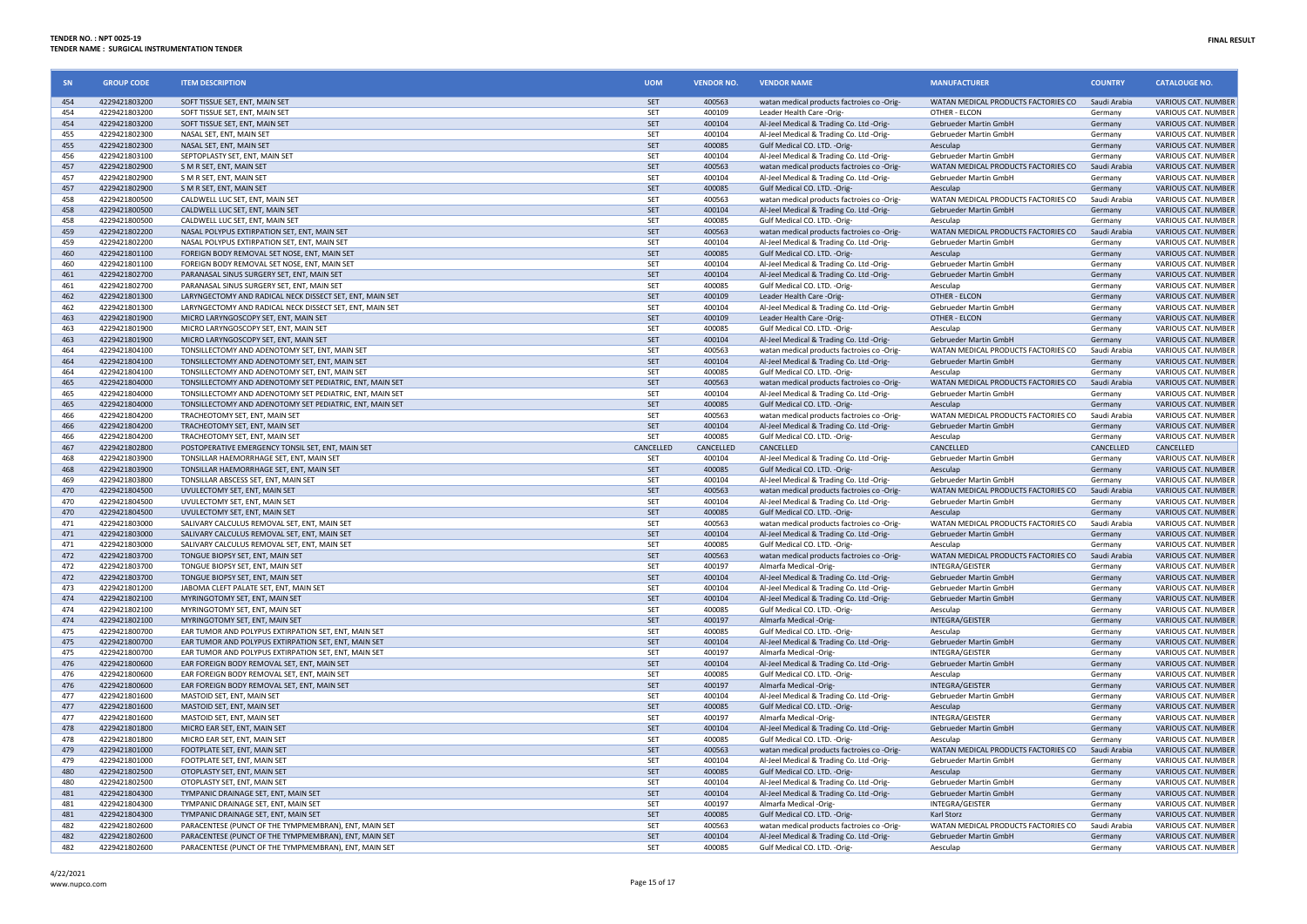| SN              | <b>GROUP CODE</b>              | <b>ITEM DESCRIPTION</b>                                                                                                           | <b>UOM</b>               | <b>VENDOR NO.</b> | <b>VENDOR NAME</b>                                                                       | <b>MANUFACTURER</b>                                   | <b>COUNTRY</b>        | <b>CATALOUGE NO.</b>                                     |
|-----------------|--------------------------------|-----------------------------------------------------------------------------------------------------------------------------------|--------------------------|-------------------|------------------------------------------------------------------------------------------|-------------------------------------------------------|-----------------------|----------------------------------------------------------|
| 483             | 4229421800300                  | ANTROTOMY SET, ENT, MAIN SET                                                                                                      | <b>SET</b>               | 400563            | watan medical products factroies co -Orig-                                               | WATAN MEDICAL PRODUCTS FACTORIES CO                   | Saudi Arabia          | <b>VARIOUS CAT. NUMBER</b>                               |
| 483             | 4229421800300                  | ANTROTOMY SET, ENT, MAIN SET                                                                                                      | SET                      | 400104            | Al-Jeel Medical & Trading Co. Ltd -Orig-                                                 | Gebrueder Martin GmbH                                 | Germany               | VARIOUS CAT. NUMBER                                      |
| 484             | 4229421803400                  | SUTURE AND WOUND CARE SET, ENT, MAIN SET                                                                                          | <b>SET</b>               | 400563            | watan medical products factroies co -Orig-                                               | WATAN MEDICAL PRODUCTS FACTORIES CO                   | Saudi Arabia          | <b>VARIOUS CAT. NUMBER</b>                               |
| 484             | 4229421803400                  | SUTURE AND WOUND CARE SET, ENT, MAIN SET                                                                                          | SET                      | 400197            | Almarfa Medical -Orig-                                                                   | INTEGRA/GEISTER                                       | Germany               | VARIOUS CAT. NUMBER                                      |
| 484<br>484      | 4229421803400<br>4229421803400 | SUTURE AND WOUND CARE SET, ENT, MAIN SET<br>SUTURE AND WOUND CARE SET, ENT, MAIN SET                                              | <b>SET</b><br>SET        | 400085<br>400104  | Gulf Medical CO. LTD. - Orig-<br>Al-Jeel Medical & Trading Co. Ltd -Orig-                | Aesculap<br>Gebrueder Martin GmbH                     | Germany<br>Germany    | <b>VARIOUS CAT, NUMBER</b><br>VARIOUS CAT. NUMBER        |
| 485             | 4229421800800                  | ENT EXAMINATION SET, ENT, MAIN SET                                                                                                | <b>SET</b>               | 400563            | watan medical products factroies co -Orig-                                               | WATAN MEDICAL PRODUCTS FACTORIES CO                   | Saudi Arabia          | <b>VARIOUS CAT. NUMBER</b>                               |
| 485             | 4229421800800                  | ENT EXAMINATION SET, ENT, MAIN SET                                                                                                | <b>SET</b>               | 400104            | Al-Jeel Medical & Trading Co. Ltd -Orig-                                                 | Gebrueder Martin GmbH                                 | Germany               | <b>VARIOUS CAT, NUMBER</b>                               |
| 485             | 4229421800800                  | ENT EXAMINATION SET, ENT, MAIN SET                                                                                                | <b>SET</b>               | 400085            | Gulf Medical CO. LTD. - Orig-                                                            | Aesculap                                              | Germany               | <b>VARIOUS CAT. NUMBER</b>                               |
| 486             | 4229421801400                  | LARYNGECTOMY SET, ENT, MAIN SET                                                                                                   | SET                      | 400104            | Al-Jeel Medical & Trading Co. Ltd -Orig-                                                 | Gebrueder Martin GmbH                                 | Germany               | VARIOUS CAT. NUMBER                                      |
| 486             | 4229421801400                  | LARYNGECTOMY SET, ENT, MAIN SET                                                                                                   | SET                      | 400085            | Gulf Medical CO. LTD. - Orig-                                                            | Aesculap                                              | Germany               | VARIOUS CAT. NUMBER                                      |
| 487             | 4229421802400                  | NECK SURGERY SET. ENT. MAIN SET                                                                                                   | SET                      | 400104            | Al-Jeel Medical & Trading Co. Ltd -Orig-                                                 | Gebrueder Martin GmbH                                 | Germany               | <b>VARIOUS CAT. NUMBER</b>                               |
| 487             | 4229421802400                  | NECK SURGERY SET, ENT, MAIN SET                                                                                                   | SET                      | 400085            | Gulf Medical CO. LTD. - Orig-                                                            | Aesculap                                              | Germany               | <b>VARIOUS CAT, NUMBER</b>                               |
| 488<br>488      | 4229421800400<br>4229421800400 | AURAL POLYP SET (ENT), ENT, MAIN SET                                                                                              | <b>SET</b><br><b>SET</b> | 400563<br>400085  | watan medical products factroies co -Orig-                                               | WATAN MEDICAL PRODUCTS FACTORIES CO<br>Aesculap       | Saudi Arabia          | <b>VARIOUS CAT, NUMBER</b><br><b>VARIOUS CAT, NUMBER</b> |
| 488             | 4229421800400                  | AURAL POLYP SET (ENT), ENT, MAIN SET<br>AURAL POLYP SET (ENT), ENT, MAIN SET                                                      | SET                      | 400104            | Gulf Medical CO. LTD. - Orig-<br>Al-Jeel Medical & Trading Co. Ltd -Orig-                | Gebrueder Martin GmbH                                 | Germany<br>Germany    | VARIOUS CAT. NUMBER                                      |
| 489             | 4229421801500                  | LARYNGOFISSURE SET, ENT, MAIN SET                                                                                                 | <b>SET</b>               | 400085            | Gulf Medical CO. LTD. - Orig-                                                            | Aesculap                                              | Germany               | VARIOUS CAT. NUMBER                                      |
| <b>489</b>      | 4229421801500                  | LARYNGOFISSURE SET, ENT, MAIN SET                                                                                                 | SET                      | 400104            | Al-Jeel Medical & Trading Co. Ltd -Orig-                                                 | Gebrueder Martin GmbH                                 | Germany               | <b>VARIOUS CAT. NUMBER</b>                               |
| 490             | 4229421802000                  | MINOR EAR SET, ENT, MAIN SET                                                                                                      | SET                      | 400563            | watan medical products factroies co -Orig                                                | WATAN MEDICAL PRODUCTS FACTORIES CO                   | Saudi Arabia          | VARIOUS CAT. NUMBER                                      |
| 490             | 4229421802000                  | MINOR EAR SET, ENT, MAIN SET                                                                                                      | SET                      | 400104            | Al-Jeel Medical & Trading Co. Ltd -Orig-                                                 | Gebrueder Martin GmbH                                 | Germany               | VARIOUS CAT. NUMBER                                      |
| 490             | 4229421802000                  | MINOR EAR SET, ENT, MAIN SET                                                                                                      | SET                      | 400085            | Gulf Medical CO. LTD. - Orig-                                                            | Aesculap                                              | Germany               | <b>VARIOUS CAT, NUMBER</b>                               |
| 491             | 4229421803300                  | STAPEDECTOMY AND STAPESPLASTY SET, ENT, MAIN SET                                                                                  | SET                      | 400104            | Al-Jeel Medical & Trading Co. Ltd -Orig-                                                 | Gebrueder Martin GmbH                                 | Germany               | <b>VARIOUS CAT. NUMBER</b>                               |
| 491             | 4229421803300                  | STAPEDECTOMY AND STAPESPLASTY SET, ENT, MAIN SET                                                                                  | <b>SET</b>               | 400085<br>400381  | Gulf Medical CO. LTD. - Orig-<br>First Medical Co. - Orig                                | Aesculap                                              | Germany               | VARIOUS CAT. NUMBER<br>VARIOUS CAT. NUMBER               |
| 491<br>492      | 4229421803300<br>4229421803600 | STAPEDECTOMY AND STAPESPLASTY SET, ENT, MAIN SET<br>THYROIDECTOMY SET, ENT, MAIN SET                                              | SET<br>SET               | 400104            |                                                                                          | RZ Medizintechnik<br>Gebrueder Martin GmbH            | Germany               | <b>VARIOUS CAT, NUMBER</b>                               |
| 492             | 4229421803600                  | THYROIDECTOMY SET, ENT, MAIN SET                                                                                                  | SET                      | 400085            | Al-Jeel Medical & Trading Co. Ltd -Orig-<br>Gulf Medical CO. LTD. - Orig-                | Aesculap                                              | Germany<br>Germany    | VARIOUS CAT. NUMBER                                      |
| 492             | 4229421803600                  | THYROIDECTOMY SET, ENT, MAIN SET                                                                                                  | SET                      | 400381            | First Medical Co. - Orig                                                                 | RZ Medizintechnik                                     | Germany               | VARIOUS CAT. NUMBER                                      |
| 493             | 4229421804400                  | TYMPANOPLASTY AND STAPEDECTOMY, ENT. MAIN SET                                                                                     | SET                      | 400104            | Al-Jeel Medical & Trading Co. Ltd -Orig-                                                 | Gebrueder Martin GmbH                                 | Germany               | <b>VARIOUS CAT. NUMBER</b>                               |
| 493             | 4229421804400                  | TYMPANOPLASTY AND STAPEDECTOMY, ENT, MAIN SET                                                                                     | <b>SFT</b>               | 400085            | Gulf Medical CO. LTD. -Orig-                                                             | Aesculan                                              | <b>Germany</b>        | VARIOUS CAT. NUMBER                                      |
| 493             | 4229421804400                  | TYMPANOPLASTY AND STAPEDECTOMY, ENT, MAIN SET                                                                                     | SET                      | 400381            | First Medical Co. - Orig-                                                                | RZ Medizintechnik                                     | Germany               | VARIOUS CAT. NUMBER                                      |
| 494             | 4229421803500                  | THROAT FOREIGN BODY REMOVAL, ENT, MAIN SET                                                                                        | <b>SET</b>               | 400104            | Al-Jeel Medical & Trading Co. Ltd -Orig-                                                 | <b>Gebrueder Martin GmbH</b>                          | <b>Germany</b>        | <b>VARIOUS CAT. NUMBER</b>                               |
| 495             | 4229421801700                  | MAXILLARY SINUS SET. ENT. MAIN SET                                                                                                | <b>SET</b>               | 400104            | Al-Jeel Medical & Trading Co. Ltd -Orig-                                                 | <b>Gebrueder Martin GmbH</b>                          | Germany               | VARIOUS CAT. NUMBER                                      |
| 495             | 4229421801700                  | MAXILLARY SINUS SET, ENT, MAIN SET                                                                                                | <b>SET</b>               | 400381            | First Medical Co. - Orig-                                                                | RZ Medizintechnik                                     | Germany               | VARIOUS CAT. NUMBER                                      |
| 495<br>496      | 4229421801700<br>4229421800900 | MAXILLARY SINUS SET, ENT, MAIN SET<br>ENT SURGICAL SET, ENT, MAIN SET                                                             | SET<br><b>SFT</b>        | 400085<br>400104  | Gulf Medical CO. LTD. - Orig-<br>Al-Jeel Medical & Trading Co. Ltd -Orig-                | Aesculap<br>Gebrueder Martin GmbH                     | Germany<br>Germany    | VARIOUS CAT. NUMBER<br>VARIOUS CAT. NUMBER               |
| 496             | 4229421800900                  | ENT SURGICAL SET, ENT, MAIN SET                                                                                                   | <b>SET</b>               | 400085            | Gulf Medical CO. LTD. - Orig-                                                            | Aesculan                                              | Germany               | VARIOUS CAT. NUMBER                                      |
| 497             | 4229550606800                  | LEVEL ONE / 10 MM MICRO SYSTEM, OMF (ORAL AND MAXILLOFACIAL ), MAIN SET                                                           | <b>SET</b>               | 400104            | Al-Jeel Medical & Trading Co. Ltd -Orig-                                                 | <b>Gebrueder Martin GmbH</b>                          | Germany               | VARIOUS CAT. NUMBER                                      |
| 498             | 4229550606900                  | LEVEL ONE / 15 MM MICRO SYSTEM, OMF (ORAL AND MAXILLOFACIAL ), MAIN SET                                                           | <b>SET</b>               | 400104            | Al-Jeel Medical & Trading Co. Ltd -Orig-                                                 | Gebrueder Martin GmbH                                 | Germany               | VARIOUS CAT. NUMBER                                      |
| 499             | 4229550607000                  | LEVEL ONE / 20 MM MINI SYSTEM, OMF (ORAL AND MAXILLOFACIAL ), MAIN SET                                                            | SET                      | 400104            | Al-Jeel Medical & Trading Co. Ltd -Orig-                                                 | Gebrueder Martin GmbH                                 | Germany               | VARIOUS CAT. NUMBER                                      |
| 500             | 4229550607200                  | LEVEL ONE / 23 MM FRACTURE SYSTEM, OMF (ORAL AND MAXILLOFACIAL ), MAIN SET                                                        | SET                      | 400104            | Al-Jeel Medical & Trading Co. Ltd -Orig-                                                 | Gebrueder Martin GmbH                                 | Germany               | VARIOUS CAT. NUMBER                                      |
| 501             | 4229550607300                  | LEVEL ONE / 27 MM RECONSTRUCTION SYSTEM, OMF (ORAL AND MAXILLOFACIAL ), MAIN SET                                                  | SET                      | 400104            | Al-Jeel Medical & Trading Co. Ltd -Orig-                                                 | Gebrueder Martin GmbH                                 | Germany               | VARIOUS CAT. NUMBER                                      |
| 502             | 4229550607100                  | LEVEL ONE / 23 + 27 MM MANDIBULAR SET, OMF (ORAL AND MAXILLOFACIAL ), MAIN SET                                                    | <b>SET</b>               | 400104            | Al-Jeel Medical & Trading Co. Ltd -Orig                                                  | Gebrueder Martin GmbH                                 | Germany               | VARIOUS CAT. NUMBER                                      |
| 503<br>504      | 4229550605200<br>4229550607600 | ADD 28 MM RECON PLATES PRESHAPED, OMF (ORAL AND MAXILLOFACIAL ), MAIN SET<br>MIDFACE SET. OMF (ORAL AND MAXILLOFACIAL ). MAIN SET | SET<br><b>SET</b>        | 400104<br>400104  | Al-Jeel Medical & Trading Co. Ltd -Orig-<br>Al-Jeel Medical & Trading Co. Ltd -Orig-     | Gebrueder Martin GmbH<br><b>Gebrueder Martin GmbH</b> | Germany<br>Germany    | <b>VARIOUS CAT. NUMBER</b><br>VARIOUS CAT, NUMBER        |
| 505             | 4229550605300                  | ARNET IMPLANT SET. OME (ORAL AND MAXILLOFACIAL). MAIN SET                                                                         | <b>SET</b>               | 400104            | Al-Jeel Medical & Trading Co. Ltd -Orig-                                                 | <b>Gebrueder Martin GmbH</b>                          | Germany               | VARIOUS CAT. NUMBER                                      |
| 50 <sub>€</sub> | 4229420601700                  | CHALAZION SURGERY, OPHTHALMOLOGY, MAIN SET                                                                                        | CANCELLED                | CANCELLED         | <b>CANCELLED</b>                                                                         | <b>CANCELLED</b>                                      | CANCELLED             | CANCELLED                                                |
| 507             | 4229420602100                  | EXTRA CAPSULAR CATARACT EXTRACTION SET, OPHTHALMOLOGY, MAIN SET                                                                   | SET                      | 400083            | AL AMIN MEDICAL INSTRUMENT Co. Ltd. - Orig-                                              | <b>KATENA</b>                                         | <b>USA</b>            | VARIOUS CAT. NUMBER                                      |
| 508             | 4229420602400                  | LACRIMAL SURGERY SET, OPHTHALMOLOGY, MAIN SET                                                                                     | CANCELLED                | CANCELLED         | CANCELLED                                                                                | CANCELLED                                             | CANCELLED             | CANCELLED                                                |
| 509             | 4229420602500                  | LID SURGERY SET, OPHTHALMOLOGY, MAIN SET                                                                                          | <b>SET</b>               | 400239            | First Gulf Company -Orig-                                                                | RUMEX INTERNATIONAL                                   | <b>USA</b>            | VARIOUS CAT. NUMBER                                      |
| 509             | 4229420602500                  | LID SURGERY SET, OPHTHALMOLOGY, MAIN SET                                                                                          | SET                      | 400083            | AL AMIN MEDICAL INSTRUMENT Co. Ltd. - Orig-                                              | <b>KATFNA</b>                                         | <b>USA</b>            | VARIOUS CAT. NUMBER                                      |
| 510<br>510      | 4229420602900<br>4229420602900 | STRABISMUS SURGERY SET, OPHTHALMOLOGY, MAIN SET<br>STRABISMUS SURGERY SET, OPHTHALMOLOGY, MAIN SET                                | <b>SFT</b><br>SET        | 400083<br>400195  | AL AMIN MEDICAL INSTRUMENT Co. Ltd. - Orig-<br>Omar Saeed Al-Amoudi Sons Co.(Osas -Orig- | <b>KATFNA</b><br><b>Albert Hiess</b>                  | <b>USA</b><br>Germany | <b>VARIOUS CAT, NUMBER</b><br>VARIOUS CAT. NUMBER        |
| 511             | 4229420602200                  | GENERALOPHTHALMIC SURGIACAL INSTRUMENT SET, OPHTHALMOLOGY, MAIN SET                                                               | <b>SET</b>               | 400195            | Omar Saeed Al-Amoudi Sons Co.(Osas -Orig-                                                | <b>Albert Hiess</b>                                   | Germany               | <b>VARIOUS CAT. NUMBER</b>                               |
| 511             | 4229420602200                  | GENERALOPHTHALMIC SURGIACAL INSTRUMENT SET, OPHTHALMOLOGY, MAIN SET                                                               | SET                      | 400239            | First Gulf Company -Orig-                                                                | RUMEX INTERNATIONAL                                   | <b>USA</b>            | <b>VARIOUS CAT, NUMBER</b>                               |
| 511             | 4229420602200                  | GENERALOPHTHALMIC SURGIACAL INSTRUMENT SET, OPHTHALMOLOGY, MAIN SET                                                               | <b>SET</b>               | 400083            | AL AMIN MEDICAL INSTRUMENT Co. Ltd. - Orig-                                              | <b>KATENA</b>                                         | <b>USA</b>            | <b>VARIOUS CAT. NUMBER</b>                               |
| 512             | 4229420602300                  | GLAUCOMA SURGERY SET, OPHTHALMOLOGY, MAIN SET                                                                                     | SFT                      | 400195            | Omar Saeed Al-Amoudi Sons Co.(Osas -Orig-                                                | Albert Hiess                                          | Germany               | VARIOUS CAT. NUMBER                                      |
| 512             | 4229420602300                  | GLAUCOMA SURGERY SET, OPHTHALMOLOGY, MAIN SET                                                                                     | <b>SET</b>               | 400083            | AL AMIN MEDICAL INSTRUMENT Co. Ltd. - Orig-                                              | <b>KATFNA</b>                                         | <b>USA</b>            | <b>VARIOUS CAT. NUMBER</b>                               |
| 512             | 4229420602300                  | GLAUCOMA SURGERY SET, OPHTHALMOLOGY, MAIN SET                                                                                     | <b>SET</b>               | 400239            | First Gulf Company -Orig-                                                                | RUMEX INTERNATIONAL                                   | <b>USA</b>            | VARIOUS CAT. NUMBER                                      |
| 512             | 4229420602300                  | GLAUCOMA SURGERY SET, OPHTHALMOLOGY, MAIN SET                                                                                     | <b>SET</b>               | 400338            | ALLIED MEDICAL INTERNATIONAL -Orig-                                                      | A1 medical                                            | Germany               | VARIOUS CAT. NUMBER                                      |
| 513             | 4229420602800                  | PROBING IRRIGATION STENTING SET, OPHTHALMOLOGY, MAIN SET                                                                          | SFT                      | 400239            | First Gulf Company -Orig-                                                                | RUMEX INTERNATIONAL                                   | <b>USA</b>            | VARIOUS CAT. NUMBER                                      |
| 513<br>513      | 4229420602800<br>4229420602800 | PROBING IRRIGATION STENTING SET, OPHTHALMOLOGY, MAIN SET<br>PROBING IRRIGATION STENTING SET, OPHTHALMOLOGY, MAIN SET              | SET<br>SET               | 400083<br>400195  | AL AMIN MEDICAL INSTRUMENT Co. Ltd. - Orig-<br>Omar Saeed Al-Amoudi Sons Co.(Osas -Orig- | <b>KATENA</b><br><b>Albert Hiess</b>                  | <b>USA</b><br>Germany | <b>VARIOUS CAT, NUMBER</b><br>VARIOUS CAT. NUMBER        |
| 514             | 4229420602000                  | EVISCERATION SET, OPHTHALMOLOGY, MAIN SET                                                                                         | <b>SET</b>               | 400239            | First Gulf Company -Orig-                                                                | <b>RUMEX INTERNATIONAL</b>                            | <b>USA</b>            | <b>VARIOUS CAT. NUMBER</b>                               |
| 514             | 4229420602000                  | EVISCERATION SET, OPHTHALMOLOGY, MAIN SET                                                                                         | SET                      | 400083            | AL AMIN MEDICAL INSTRUMENT Co. Ltd. - Orig-                                              | <b>KATENA</b>                                         | <b>USA</b>            | VARIOUS CAT. NUMBER                                      |
| 515             | 4229420601900                  | ENUCLEATION SET, OPHTHALMOLOGY, MAIN SET                                                                                          | <b>SET</b>               | 400083            | AL AMIN MEDICAL INSTRUMENT Co. Ltd. - Orig-                                              | <b>KATFNA</b>                                         | <b>USA</b>            | VARIOUS CAT. NUMBER                                      |
| 516             | 4229420601500                  | KNIFE, MICROVITREORETINAL, 20GA, LO.9MM, STRAIGHT, DISPOSABLEC                                                                    | SET                      | 400338            | ALLIED MEDICAL INTERNATIONAL -Orig                                                       | A1 medical                                            | Germany               | VARIOUS CAT. NUMBER                                      |
| 516             | 4229420601500                  | KNIFE, MICROVITREORETINAL, 20GA, LO.9MM, STRAIGHT, DISPOSABLEC                                                                    | <b>SET</b>               | 400083            | AL AMIN MEDICAL INSTRUMENT Co. Ltd. - Orig-                                              | <b>KATFNA</b>                                         | <b>USA</b>            | VARIOUS CAT. NUMBER                                      |
| 517             | 4229420602700                  | PHACOEMULSFICATION SET, OPHTHALMOLOGY, MAIN SET                                                                                   | SET                      | 400239            | First Gulf Company -Orig-                                                                | RUMEX INTERNATIONAL                                   | <b>USA</b>            | <b>VARIOUS CAT. NUMBER</b>                               |
| 517             | 4229420602700                  | PHACOEMULSFICATION SET, OPHTHALMOLOGY, MAIN SET                                                                                   | <b>SET</b>               | 400195            | Omar Saeed Al-Amoudi Sons Co.(Osas -Orig-                                                | <b>Albert Hiess</b>                                   | Germany               | <b>VARIOUS CAT. NUMBER</b>                               |
| 517             | 4229420602700                  | PHACOEMULSFICATION SET, OPHTHALMOLOGY, MAIN SET                                                                                   | SFT                      | 400085            | Gulf Medical CO. LTD. - Orig-                                                            | Geuder                                                | Germany               | VARIOUS CAT. NUMBER                                      |